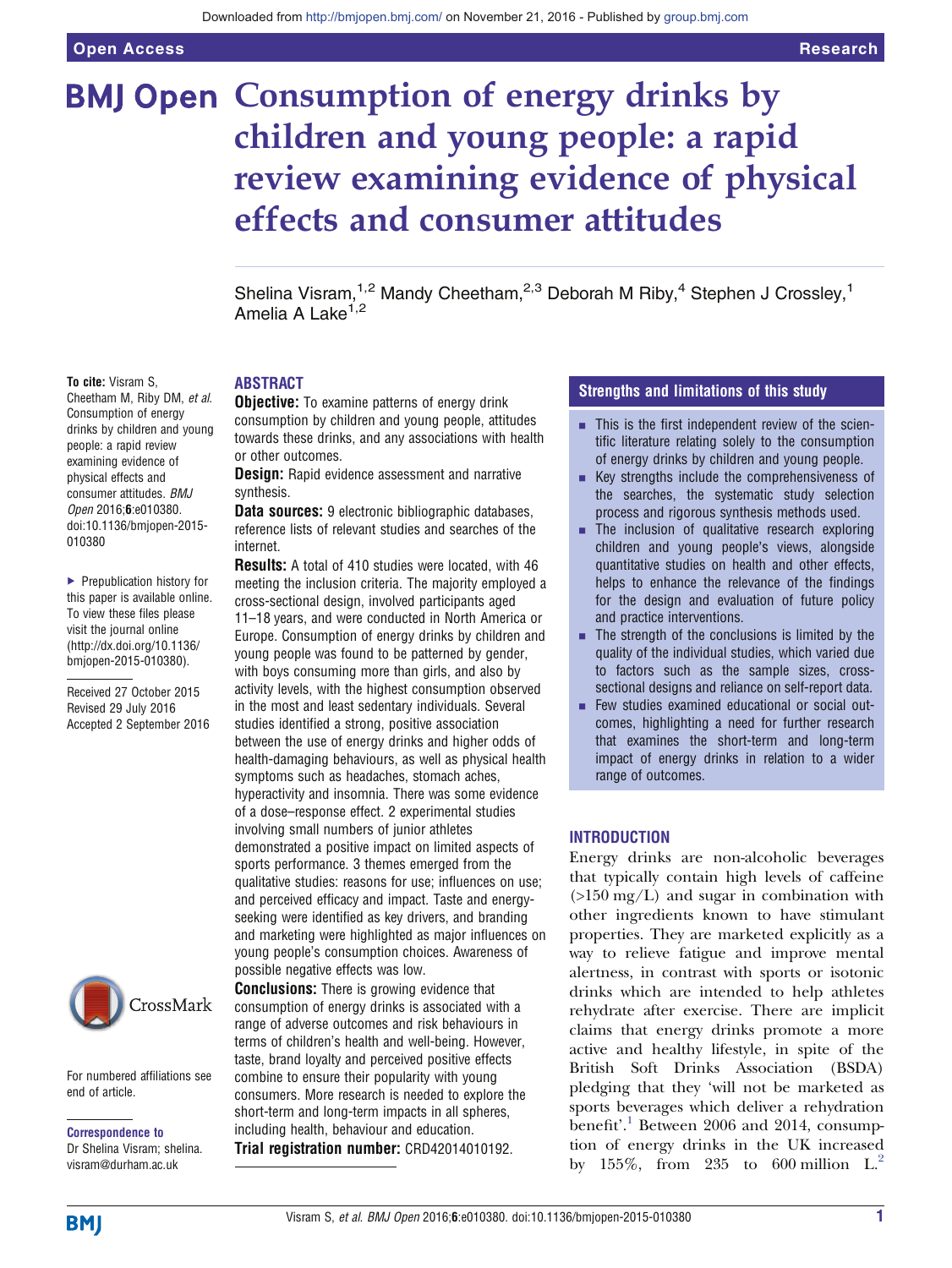# Open Access

This equated to a per capita consumption of 9.4 L and a total value of £1.48 billion. Despite the growing energy drinks market and media reports of serious adverse events associated with their consumption, research into their use and effects has been sparse. In 2011, the European Food Safety Authority (EFSA) commissioned a study to gather consumption data for energy drinks in 16 countries of the European Union.<sup>[3](#page-21-0)</sup> They found that young people aged 10–18 years had the highest reported consumption prevalence (68%), compared with adults over 18 years (30%) and children under 10 years (18%). On average, young people in the UK were found to consume more energy drinks than their counterparts in other EU countries (3.1 L/month in comparison with 2.1 L).

The scientific literature focuses largely on the effects of energy drink consumption in adults, who may experience temporary benefits such as increased cognitive performance, enhanced mood, more physical energy and promotion of wakefulness. $4\frac{4}{7}$  $4\frac{4}{7}$  However, evidence is emerging on the harmful physiological and psychological effects of these drinks, and it is possible that prolonged use may affect physical and mental well-being.<sup>[8](#page-21-0)</sup> With children and young people, anecdotal evidence suggests that those who regularly consume energy drinks can become dependent on them and even mod-erate consumption may be detrimental.<sup>9-[11](#page-21-0)</sup> Based on the known effects of caffeine, consumption of energy drinks may lead to: caffeine intoxication and withdrawal; sleep disruption and insomnia; and disruptive, hyper-active and risky behaviour.<sup>[12](#page-21-0)–14</sup> There are also likely to be longer term health implications associated with excessive sugar intake, such as dental erosion, obesity and type 2 diabetes.<sup>15–[18](#page-21-0)</sup>

Based on the importance and impact of energy drink consumption outlined above, the objectives of this study were to review the existing literature in order to: (1) examine evidence of associations (if any) between children and young people's consumption of energy drinks and their health and well-being, social, behavioural or educational outcomes; (2) determine whether the magnitude and direction of these associations vary according to the quantity or frequency of energy drinks consumed and (3) explore children and young people's attitudes towards energy drinks and, in particular, what factors motivate them to consume or to abstain from consuming these drinks.

## **METHODS**

We undertook a time-limited review of the literature following the guidance on rapid evidence assessments  $(REAs).$ <sup>[19](#page-21-0)</sup> REAs aim to be rigorous and explicit in method, but make concessions to breadth or depth by limiting particular aspects of the review process; for example, less exhaustive use of 'grey' sources and a preference for electronically available texts. Rapid or pragmatic reviews have been shown to produce similar results,

more quickly and at a lower cost when compared with systematic reviews, suggesting that the approach employed here was useful and valid. $2^{10}$   $2^{11}$ 

# Search methods

Searches of the following major bibliographic databases were undertaken: ASSIA, CINAHL, Cochrane Library, DARE, EMBASE, ERIC, MEDLINE, PsycINFO and Web of Science. We also conducted searches of OpenGrey and the internet using Google to locate grey literature. Specific search strategies were employed for each database. See box 1 for lists of the key terms used. The results of each search were exported to an independent database using EndNote 7 software. These databases were subsequently merged into a single unique database and duplicates were removed automatically.

We adopted an inclusive approach to locating original and review articles published between January 2000 and April 2016 that examined the consumption of energy drinks by children and young people aged 0–18 years (or up to 20 years if still in secondary education). This period was chosen to reflect the time when major brands became widely available; for example, Red Bull was introduced in the USA in 1997 and Monster was created in 2002. The inclusion of studies was not restricted according to outcome type or study setting, although we excluded studies that only involved college or university students. Animal studies, articles not published in English and studies focusing on individual ingredients (eg, caffeine or taurine) rather than energy drinks as a whole were excluded. We also excluded opinion pieces, editorials and descriptive papers without empirical findings.

# **Box 1** Search terms

List 1: topic 'Energy drink' OR 'stimulant drink' OR 'energy shot' OR 'energy strip' OR 'energy mint' List 2: population Child\* OR adolesc\* OR teen\* OR (young AND ( person OR people)) OR youth List 3: outcomes 'Health effect' OR 'adverse effect' OR 'positive effect' OR wellbeing OR 'physical energy' OR wakeful\* OR alert\* OR 'mental boost' OR performance OR sleep OR insomnia OR mood OR depress\* OR anxi\* OR (caffeine AND (intoxication OR withdrawal)) OR dehydrat\* OR headache OR nausea OR pain OR stress OR weight OR BMI OR 'body mass index' OR 'metabolic rate' OR 'blood sugar' OR 'blood pressure' OR 'heart rate' OR cardiovascular OR (dental AND (health OR erosion OR caries)) OR ((disruptive OR risky OR hazardous OR anti-social OR criminal) AND behavio\*) OR ADHD OR ADD OR 'attention hyperactivity deficit disorder' OR drug OR alcohol OR smok\* OR 'screen time' OR 'physical activity' OR exercise OR sport OR sedentary OR sex OR 'self-harm' OR violence OR injury OR sociability OR 'peer effects' OR learning OR memory OR attention OR attainment OR achievement OR ((absence OR exclusion) NEAR school)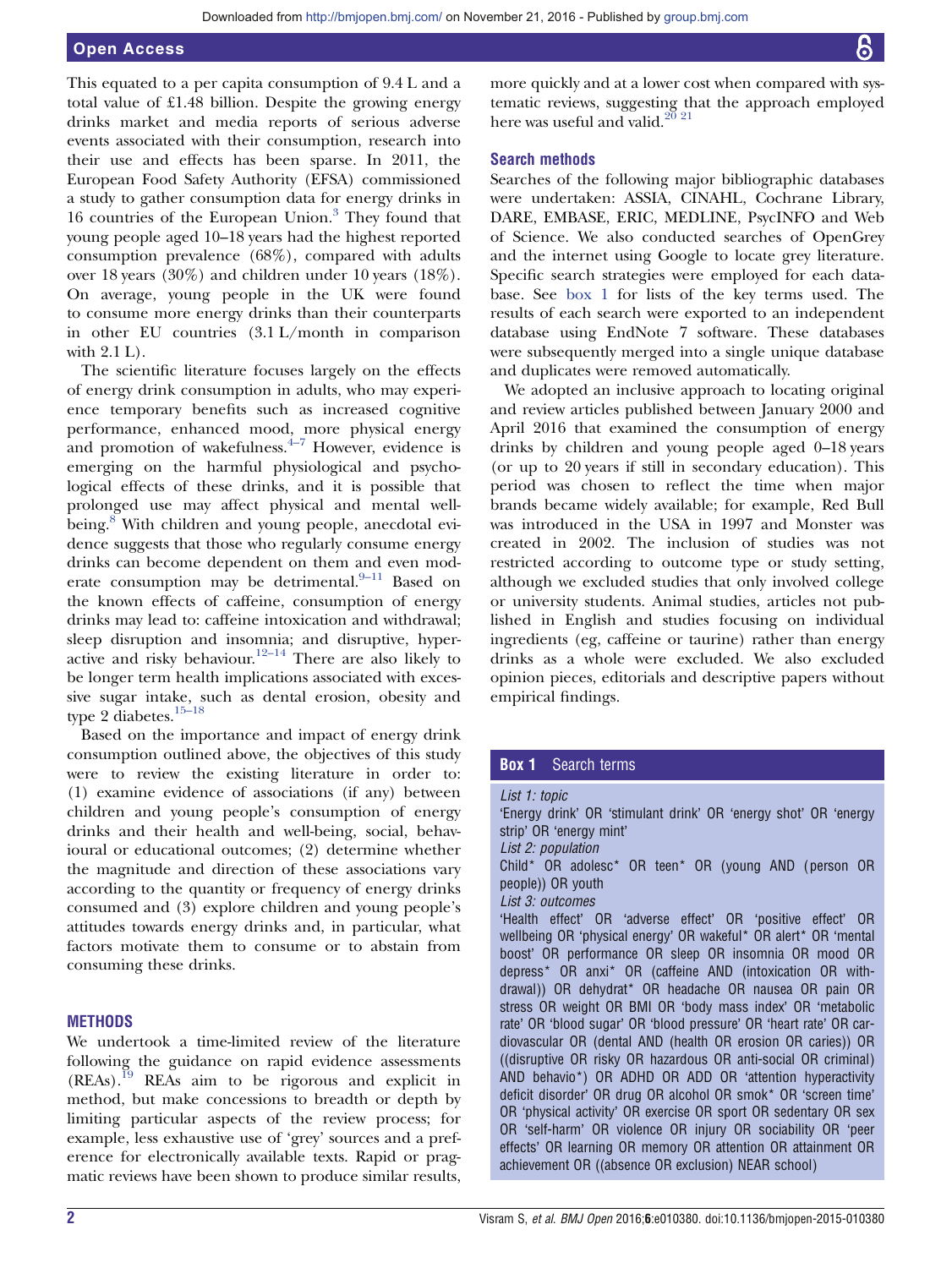# Study selection

Titles of studies identified from the searches were scanned by two researchers to make an initial assessment of relevance. In cases where there was any doubt, abstracts were retrieved in order to make a further judgement. Where possible, we obtained the full text of all references included after the title/abstract screening stage and PDF files were added to the bibliographic database. Articles deemed potentially relevant were reviewed independently by two researchers based on the inclusion criteria. Any disagreements (26 in total) were resolved by discussion between the researchers, with referral to a third member of the team where necessary. Information regarding the eligibility of a reference relevant or not relevant—was recorded in the database to monitor the screening process. The process is summarised in the study selection flow chart (figure 1).

# Quality assessment

Formal appraisal of eligible studies was undertaken using the Quality Assessment Tool for Quantitative Studies developed by the Effective Public Health Practice Project (EPHPP) and the Critical Appraisal Skills Programme checklist for qualitative studies.[22 23](#page-21-0) Both checklists have been widely used in previous systematic reviews and allow for rapid evaluation of study quality. Each paper was independently appraised by two researchers and disagreements (four in total) were resolved through discussion to reach an overall judgement concerning the quality of the available evidence (strong, moderate or weak). Studies rated as weak were excluded from the review. The six previous reviews located through our searches were either judged to be of insufficient quality to provide reliable evidence or they included studies involving adults or nonhuman animals, making it difficult to extract results relating specifically to children and young people[.12 13 24](#page-21-0)–<sup>27</sup> However, they contributed to the identification of relevant primary studies.

# Data extraction

Eligible studies were divided between members of the research team. Data were then extracted onto a template by the lead researcher for each study. Variables to be extracted included: bibliographic information; country of origin; study setting; methods; participant characteristics; outcomes; time frame; and results of the critical appraisal. This information was stored in a Microsoft Access database. As the object was to explore all possible health, behavioural, educational and social impacts of energy drink consumption, data were extracted on any outcomes and measures used in the studies.

# Data synthesis

A quantitative synthesis proved to be inappropriate due to the heterogeneity of study designs, contexts and outcomes. Data from all studies that met the inclusion and quality criteria have therefore been descriptively summarised and narratively synthesised. Narrative synthesis relies primarily on the use of text rather than statistics to 'tell the story' of the findings from the included studies.[28](#page-21-0) This method is often used to increase the chances of the findings of a review being used in policy and practice. In the present review, the main narratives concerned the reported effects of energy drink consumption and the experiences and attitudes of young consumers, clearly related to the stated objectives.

# RESULTS

# Study characteristics and quality

Forty-two quantitative studies and four qualitative or mixed method studies met our inclusion criteria. The quantitative studies included 31 cross-sectional surveys, four longitudinal studies, four papers reporting retrospective analyses of national or regional poison centre data and three experimental studies [\(tables 1](#page-3-0)–[4](#page-15-0)). Most (n=38) explored the use of energy drinks by young

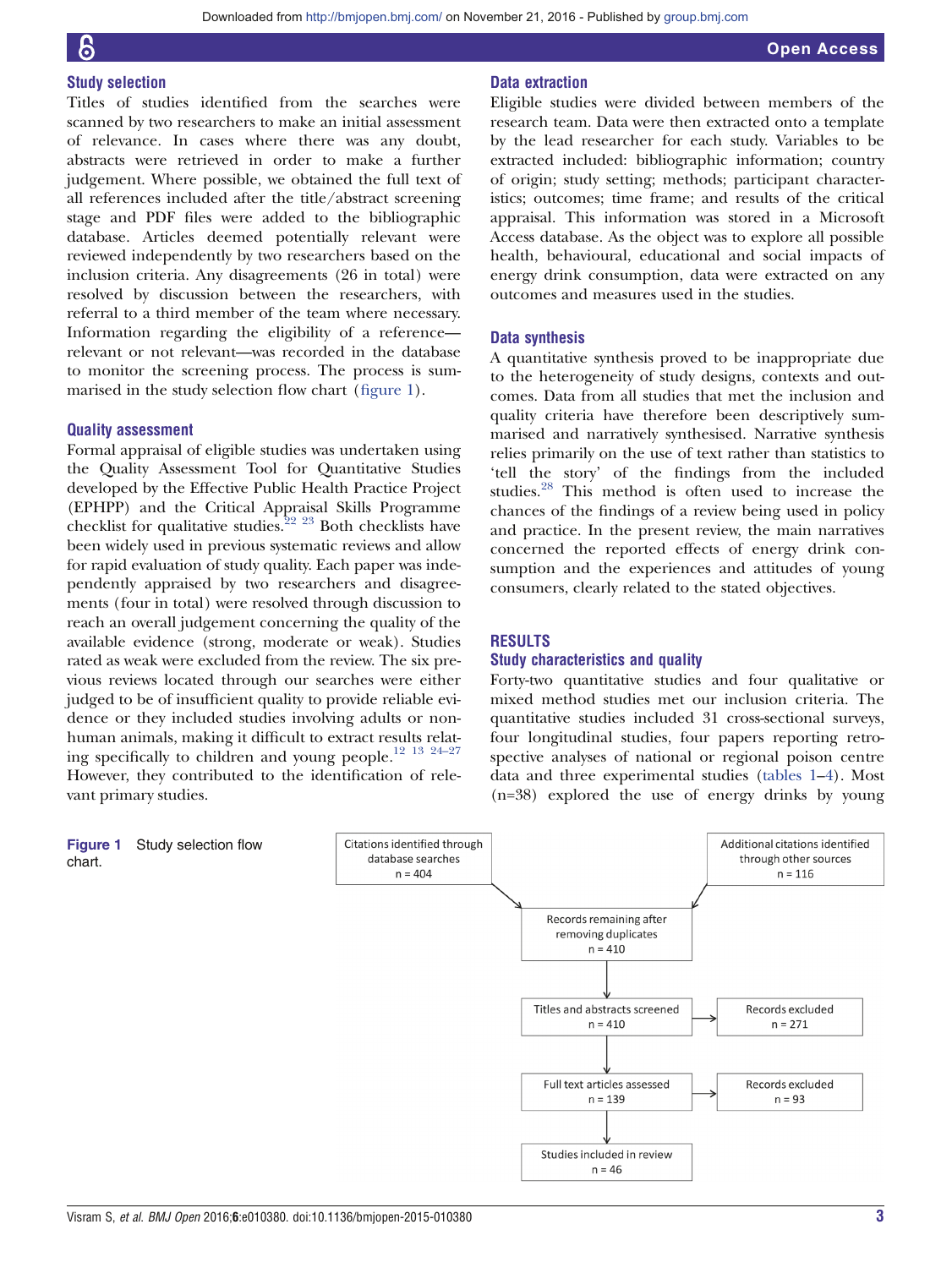<span id="page-3-0"></span>

| <b>Citation</b>                             | <b>Type</b>          | <b>Quality</b><br>assessment | <b>Country</b> | <b>Participants</b>                                 | <b>Study design</b>                                                                  | Intervention and<br>dose                                                      | <b>Outcome measures</b>                                                                                | <b>Main findings</b>                                                                                                                                                                                                                                                                                                                              |
|---------------------------------------------|----------------------|------------------------------|----------------|-----------------------------------------------------|--------------------------------------------------------------------------------------|-------------------------------------------------------------------------------|--------------------------------------------------------------------------------------------------------|---------------------------------------------------------------------------------------------------------------------------------------------------------------------------------------------------------------------------------------------------------------------------------------------------------------------------------------------------|
| Abian-Vicen<br>et al $(2014)^{67}$          | <b>Full</b><br>paper | Strong                       | Spain          | Boys $(n=16)$<br><b>Mean 14.9</b><br>$±0.8$ years   | Double-blind,<br>placebo-controlled<br>experimental design<br>with repeated measures | A commercially<br>available ED<br>(dose: 3 mg)<br>caffeine/kg body<br>weight) | Jump performance,<br>power, endurance and<br>shot precision in<br>highly skilled<br>basketball players | Significant increases in: jump<br>height, mean leg muscle<br>power output, perceived<br>muscle power, endurance<br>and vigour during the hours<br>following the test<br>Decreased rate of perceived<br>exhaustion<br>No difference in: precision of<br>basketball shots, total<br>number of free throws per<br>second or distances covered        |
| Gallo-Salazar<br><i>et al</i> $(2015)^{66}$ | <b>Full</b><br>paper | Strong                       | Spain          | Boys and<br>girls $(n=14)$<br>Mean 16<br>$±1$ years | Double-blind,<br>placebo-controlled<br>experimental design<br>with repeated measures | A commercially<br>available ED<br>(dose: 3 mg)<br>caffeine/kg body<br>weight) | Physical performance<br>in elite junior tennis<br>players                                              | Significant increases in:<br>handgrip force, running pace<br>at high intensity, and number<br>of sprints during a simulated<br>match<br>No difference in: peak<br>running speed; ball velocity<br>during the serving test<br>Sweat rate during the<br>simulated match was slightly<br>increased, producing<br>significantly higher<br>dehydration |
| Temple <i>et al</i><br>$(2010)^{37}$        | <b>Full</b><br>paper | Strong                       | <b>USA</b>     | Boys and<br>girls $(n=52)$<br>$12-17$ years         | Double blind.<br>placebo-controlled<br>experimental design                           | Drinks containing<br>0 mg, 50 mg,<br>100 mg or 200 mg<br>of caffeine          | Cardiovascular and<br>subjective responses<br>to caffeine and snack<br>food ingestion                  | Dose-dependent increases in<br>diastolic blood pressure<br>(DBP) and decreases in HR<br>In boys, high-caffeine<br>consumers showed greater<br>increases in DBP over time<br>than did low-consuming boys<br>High-caffeine consumers had<br>more energy, protein and fat<br>in their typical diet                                                   |

et al.

BMJ Open

2016;6:e010380.

doi:10.1136/bmjopen-2015-010380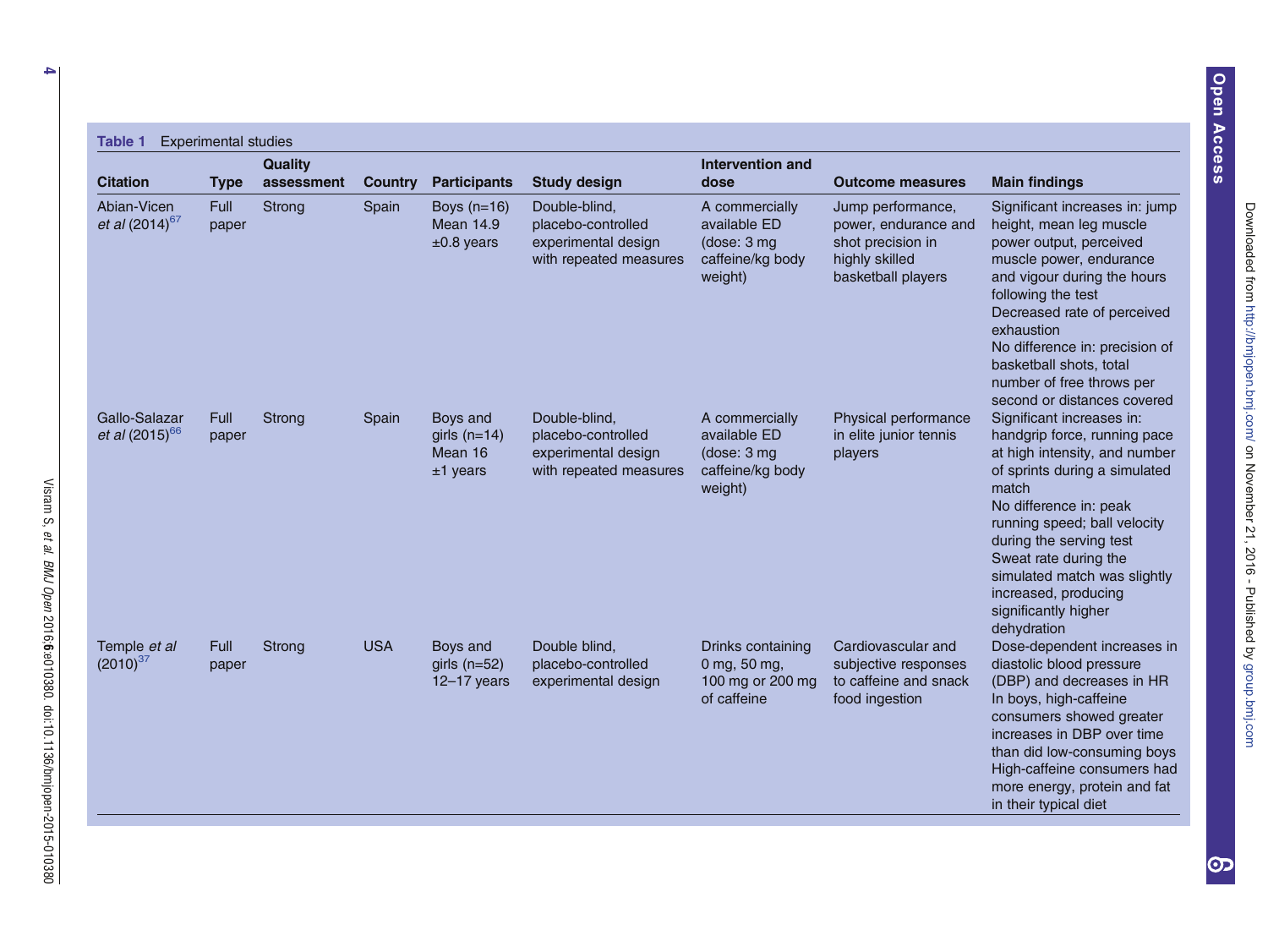|                                            | Table 2 Retrospective studies |                              |            |                                          |                                                                                                           |                                                                    |                                                                                                                                                                                                                                                                                                                                                                                                                                                                                                                                                                                                                                                         |
|--------------------------------------------|-------------------------------|------------------------------|------------|------------------------------------------|-----------------------------------------------------------------------------------------------------------|--------------------------------------------------------------------|---------------------------------------------------------------------------------------------------------------------------------------------------------------------------------------------------------------------------------------------------------------------------------------------------------------------------------------------------------------------------------------------------------------------------------------------------------------------------------------------------------------------------------------------------------------------------------------------------------------------------------------------------------|
| <b>Citation</b>                            | <b>Type</b>                   | <b>Quality</b><br>assessment | Country    | <b>Participants</b>                      | <b>Study design</b>                                                                                       | <b>Outcome measures</b>                                            | <b>Main findings</b>                                                                                                                                                                                                                                                                                                                                                                                                                                                                                                                                                                                                                                    |
| Gunja and<br><b>Brown</b><br>$(2012)^{65}$ | Full paper                    | Moderate                     | Australia  | Boys and girls<br>$(n=62)$<br>All ages   | Retrospective review of<br><b>NSW Poisons Information</b><br>Centre data (January 2004-<br>December 2010) | Calls relating to<br>caffeinated ED<br>ingestion                   | 62 children were reported to have accidentally<br>ingested EDs (mean age 36 months, range<br>7-120 months)<br>14 had symptoms probably related to EDs<br>(most commonly hyperactivity) and 9 required<br>hospital assessment                                                                                                                                                                                                                                                                                                                                                                                                                            |
| Hernandez<br>et al (2009)                  | Conference<br>abstract        | Moderate                     | <b>USA</b> | Boys and girls<br>$(n=428)$<br>All ages  | Retrospective statistical<br>analysis of Texas regional<br>poison centres data                            | Calls relating to ED<br>ingestion, negative<br>health consequences | The largest affected group was teenagers<br>(n=114, compared with 84 cases <5 years)<br>Significant increases were noted between<br>2000 and 2001 (+100%); 2003-2044<br>$(+87.5%)$ and 2005-2006 $(+85%)$<br>Major symptoms were: rapid heart rate,<br>nervousness/agitation, nausea, vomiting,<br>upset stomach, dizziness, tremors, chest<br>discomfort and headache                                                                                                                                                                                                                                                                                  |
| Seifert et al<br>$(2011)^{13}$             | Full paper                    | Moderate                     | <b>USA</b> | Boys and girls<br>$(n=1568)$<br>All ages | Retrospective analysis of US<br><b>National Poison Data</b><br>System                                     | Exposure to EDs.<br>adverse health events<br>(toxicity)            | Single product, caffeine-containing exposures<br>disproportionately involved those aged<br><20 years (particularly males) compared with<br>other substance exposures<br>Age groups in this category were: 47%<br>children <6 years, $13\%$ 6-12 years, $19\%$<br>13-19 years, 12% 20-25 years, 9% > 25 years<br>13-19-year-olds had the highest proportion of<br>moderate or major effects (19%); the latter<br>included cardiac disturbances, hypertension<br>and hyperthermia                                                                                                                                                                         |
| Seifert et al<br>$(2013)^{64}$             | Full paper                    | Moderate                     | <b>USA</b> | Boys and girls<br>$(n=4854)$<br>All ages | Retrospective analysis of US<br>National Poison Data<br>System                                            | ED use and<br><b>ED-related toxicities</b>                         | Of the 4854 calls relating to ED exposure,<br>3192 cases were categorised as 'unknown',<br>1480 were non-alcoholic and 182 alcoholic<br>Children under 6 had the highest proportion of<br>unintentional exposures to non-alcoholic ED;<br>minor or moderate adverse effects were<br>reported<br>Adolescents (13-19) had the highest<br>proportions of intentional exposures and the<br>largest proportion of cases of minor to<br>moderate effects, with one major effect<br>For alcoholic ED, 54.3% ingestions were<br>13-19 years, 4.1% 6-12 years and 9.8%<br><6 years; a greater proportion of alcoholic ED<br>cases were advised to seek treatment |

[JURXSEPMFRP](http://group.bmj.com) RDN RDN RDN RDN RDN RDN ASOLV (SOLV) 'RZQORDGHGIURP 'RZQORDGHGIURP 'RZQORDGHGIURP 'RZQORDGHGIURP '

Downloaded from http://bmjopen.bmj.com/ on November 21, 2016 - Published by group.bmj.com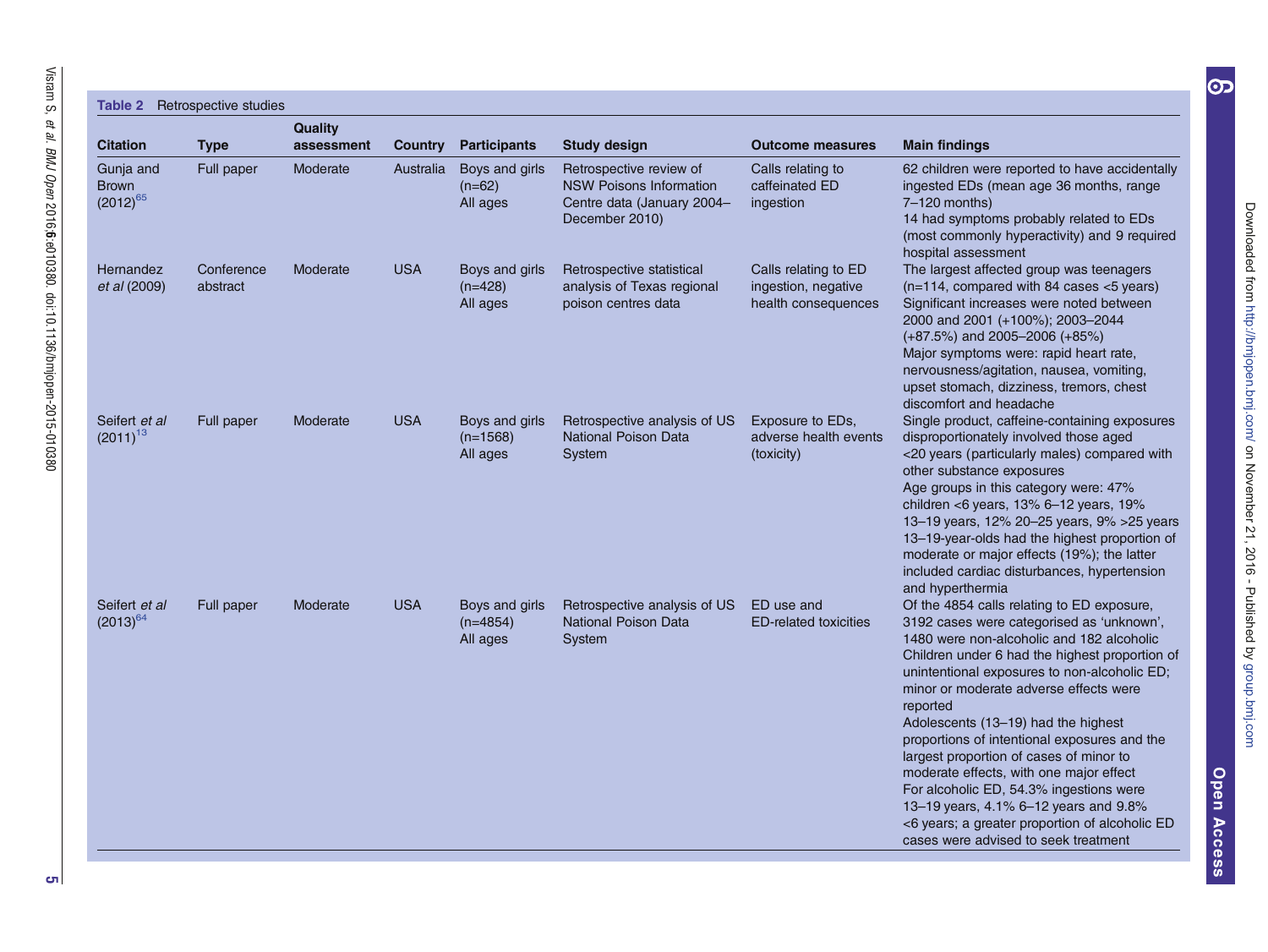6

Visram S,

et al.

BMJ Open

2016;6:e010380.

doi:10.1136/bmjopen-2015-010380

# $T<sub>ab</sub>$   $\approx$   $\sim$

| <b>Citation</b>                    | <b>Type</b> | Quality<br>assessment | Country         | <b>Participants</b>                                                                                       | Study design                                                                                 | <b>Outcome measures</b>                                                                                                                        | <b>Main findings</b>                                                                                                                                                                                                                                                                                                                                                                                                                                                                                                                                                                                                                           |
|------------------------------------|-------------|-----------------------|-----------------|-----------------------------------------------------------------------------------------------------------|----------------------------------------------------------------------------------------------|------------------------------------------------------------------------------------------------------------------------------------------------|------------------------------------------------------------------------------------------------------------------------------------------------------------------------------------------------------------------------------------------------------------------------------------------------------------------------------------------------------------------------------------------------------------------------------------------------------------------------------------------------------------------------------------------------------------------------------------------------------------------------------------------------|
| Al-Hazzaa et al<br>$(2014)^{62}$   | Full paper  | Moderate              | Saudi<br>Arabia | Boys and girls<br>$(n=2908)$<br>$15 - 19$ years                                                           | Multicentre cross-sectional<br>study                                                         | Weight, height, BMI, total daily<br>screen time (ST), physical<br>activity (PA) and dietary habits<br>(DH) using self-report<br>questionnaires | Significant associations of higher<br>consumption of EDs with higher PA<br>levels and higher ST<br>PA did not correlate with<br>consumption of sugar-sweetened<br>drinks overall but did associate<br>significantly with intake of EDs<br>Insignificant associations between<br>PA and intake of EDs in females                                                                                                                                                                                                                                                                                                                                |
| Arria et al (2014) <sup>51</sup>   | Full paper  | Moderate              | <b>USA</b>      | Boys and girls<br>$(n=12267)$ at<br>T1, n=12 381 at<br>T2)<br>$13 - 14$ , $15 - 16$<br>and 17-18<br>years | Analysis of data from the<br>2010 and 2011 Monitoring<br>the Future (school-based)<br>Survey | Use of EDs and energy shots,<br>sociodemographic variables                                                                                     | Younger students, males and<br>Hispanic individuals were more likely<br>to drink EDs. Consumption of energy<br>shots was less prevalent than for<br>EDs and ethnic variations were less<br>apparent, although the gender<br>differences were similar. Between<br>8% and 12% of students consumed<br>EDs and energy shots. Results were<br>largely consistent between 2010 and<br>2011                                                                                                                                                                                                                                                          |
| Azagba et al<br>$(2013)^{48}$      | Full paper  | Strong                | Canada          | Boys and girls<br>$(n=36 155)$<br>$12-18$ years                                                           | Cross-sectional,<br>classroom-based, biennial<br><b>Youth Smoking Survey</b>                 | Consumption, mixed or premixed<br>with alcohol during the past<br>12 months                                                                    | About 20% reported using alcohol<br>mixed with EDs in the last year;<br>prevalence<br>of use was highest among Aboriginal<br>(33.8%) and black (25%) students<br>Students who were older; currently<br>smoked; were involved in heavy<br>drinking in the past year; used<br>marijuana in the past year; were<br>absent from school; participated in<br>school team sports; and had \$40 or<br>more weekly spending money were<br>more likely to consume alcohol<br>mixed with EDs in the previous year<br>Students who felt more connected to<br>school and who had an academic<br>average of 70% or higher were less<br>likely to consume EDs |
| Azagba and Sharaf<br>$(2014)^{55}$ | Full paper  | Strong                | Canada          | Boys and girls<br>$(n=15 875)$<br>$14-18$ years                                                           | Cross-sectional.<br>classroom-based, biennial<br><b>Youth Smoking Survey</b>                 | Susceptibility to smoking,<br>consumption of alcohol mixed<br>with ED (AmED)                                                                   | About 13% of students used AmED<br>A statistically significant positive<br>association was identified between<br>consuming AmED and susceptibility<br>to smoking among adolescent<br>students<br>Continued                                                                                                                                                                                                                                                                                                                                                                                                                                     |

Downloaded from http://bmjopen.bmj.com/ on November 21, 2016 - Published by group.bmj.com [JURXSEPMFRP](http://group.bmj.com) RDN RDN RDN RDN RDN RDN ASOLV (SOLV) 'RZQORDGHGIURP 'RZQORDGHGIURP 'RZQORDGHGIURP 'RZQORDGHGIURP '

Open Access Access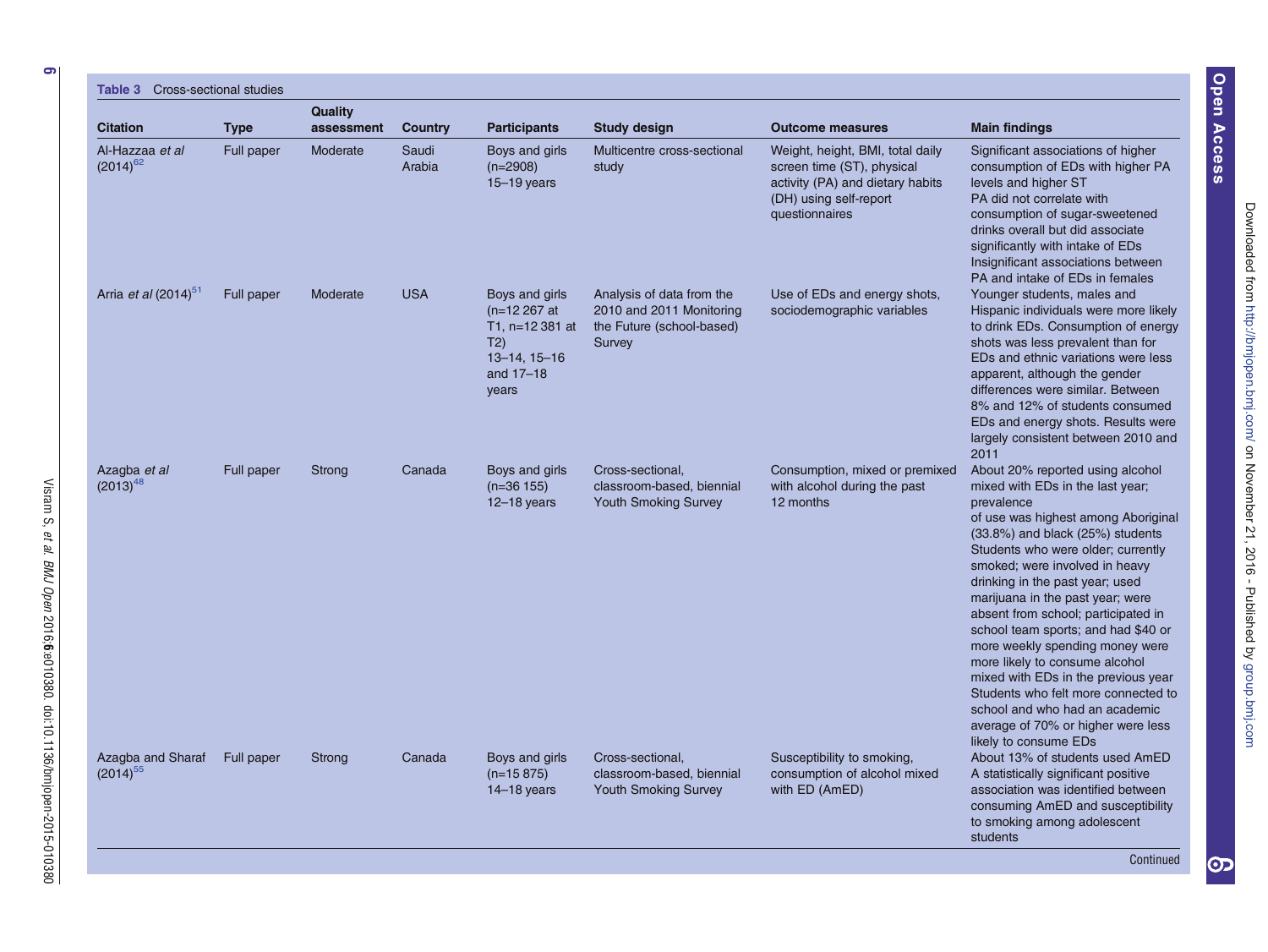| <b>Table 3 Continued</b>      |             |                              |                |                                                                               |                                                                                                                                         |                                                                                                                                                                                              |                                                                                                                                                                                                                                                                                                                                                                                                                                                                                                                                                                                                                                                                                                        |  |  |  |
|-------------------------------|-------------|------------------------------|----------------|-------------------------------------------------------------------------------|-----------------------------------------------------------------------------------------------------------------------------------------|----------------------------------------------------------------------------------------------------------------------------------------------------------------------------------------------|--------------------------------------------------------------------------------------------------------------------------------------------------------------------------------------------------------------------------------------------------------------------------------------------------------------------------------------------------------------------------------------------------------------------------------------------------------------------------------------------------------------------------------------------------------------------------------------------------------------------------------------------------------------------------------------------------------|--|--|--|
| <b>Citation</b>               | <b>Type</b> | <b>Quality</b><br>assessment | <b>Country</b> | <b>Participants</b>                                                           | Study design                                                                                                                            | <b>Outcome measures</b>                                                                                                                                                                      | <b>Main findings</b>                                                                                                                                                                                                                                                                                                                                                                                                                                                                                                                                                                                                                                                                                   |  |  |  |
|                               |             |                              |                |                                                                               |                                                                                                                                         |                                                                                                                                                                                              | Never-smoking students who<br>reported consuming AmED had<br>higher odds of susceptibility to<br>smoking                                                                                                                                                                                                                                                                                                                                                                                                                                                                                                                                                                                               |  |  |  |
| Azagba et al<br>$(2014)^{29}$ | Full paper  | Strong                       | Canada         | Boys and girls<br>$(n=9226)$<br>12-13 years,<br>14-16 years,<br>$17-18$ years | Cross-sectional, high<br>school-based Student Drug<br><b>Use Survey</b>                                                                 | ED usage, substance use,<br>sensation-seeking                                                                                                                                                | 62% reported consuming EDs at<br>least once in the previous year, with<br>about 20% reporting use once or<br>more per month<br>Sensation-seeking, depression, and<br>substance use were all higher<br>among ED users relative to<br>non-users, and in higher frequency<br>users relative to lower frequency<br>users<br>Males were much more likely to<br>report ED consumption than female<br>students<br>Rates of ED use were higher among<br>younger students and the prevalence                                                                                                                                                                                                                    |  |  |  |
| Cotter et al<br>$(2013)^{56}$ | Full paper  | Moderate                     | <b>USA</b>     | Boys and girls<br>$(n=43)$<br>$13 - 17$ years                                 | Cross-sectional<br>computerised questionnaire<br>with subcritically ill or injured<br>adolescents in paediatric<br>emergency department | Prevalence, quantity and<br>coingestation of alcohol,<br>caffeinated beverages, pills, illicit<br>drugs and tobacco use over<br>previous 30 days and lifetime<br>usage<br>Reasons for ED use | of consumption decreased with age<br>ED drink use among adolescents far<br>exceeded that of alcohol, 'street' or<br>illicit drug and tobacco usage. Those<br>who reported ED use had higher<br>prevalence of street drug use than<br>non-ED users<br>On a typical day, adolescents drank<br>1.5 EDs (range, 0-7 drinks)<br>The most highly cited reasons for ED<br>use were: 29.4% 'to play sport<br>better', 23.5% 'to keep awake for<br>school', 23.5% 'because your friends<br>or others were using them', 23.5%<br>'to party', 11.8% 'to lose weight' (less<br>cited reasons: 5.9% 'to not feel<br>hungry', 'to keep awake for work', 'to<br>do better at work', 'to keep awake<br>while driving') |  |  |  |
| Emond et al<br>$(2014)^{38}$  | Full paper  | Moderate                     | <b>USA</b>     | Boys and girls<br>$(n=3342)$<br>$15 - 23$ years                               | Cross-sectional national<br>survey conducted by phone                                                                                   | ED and alcohol use (AUDIT<br>scale), demographics,<br>sensation-seeking                                                                                                                      | 16.2% had consumed EDs at least<br>once in the past 7 days. Older<br>participants, males and those with a<br>higher propensity for<br>sensation-seeking were more likely<br>to have recently consumed EDs                                                                                                                                                                                                                                                                                                                                                                                                                                                                                              |  |  |  |

OpenAccess

[JURXSEPMFRP](http://group.bmj.com) RDN RDN RDN RDN RDN RDN ASOLV (SOLV) 'RZQORDGHGIURP 'RZQORDGHGIURP 'RZQORDGHGIURP 'RZQORDGHGIURP '

Downloaded from http://bmjopen.bmj.com/ on November 21, 2016 - Published by group.bmj.com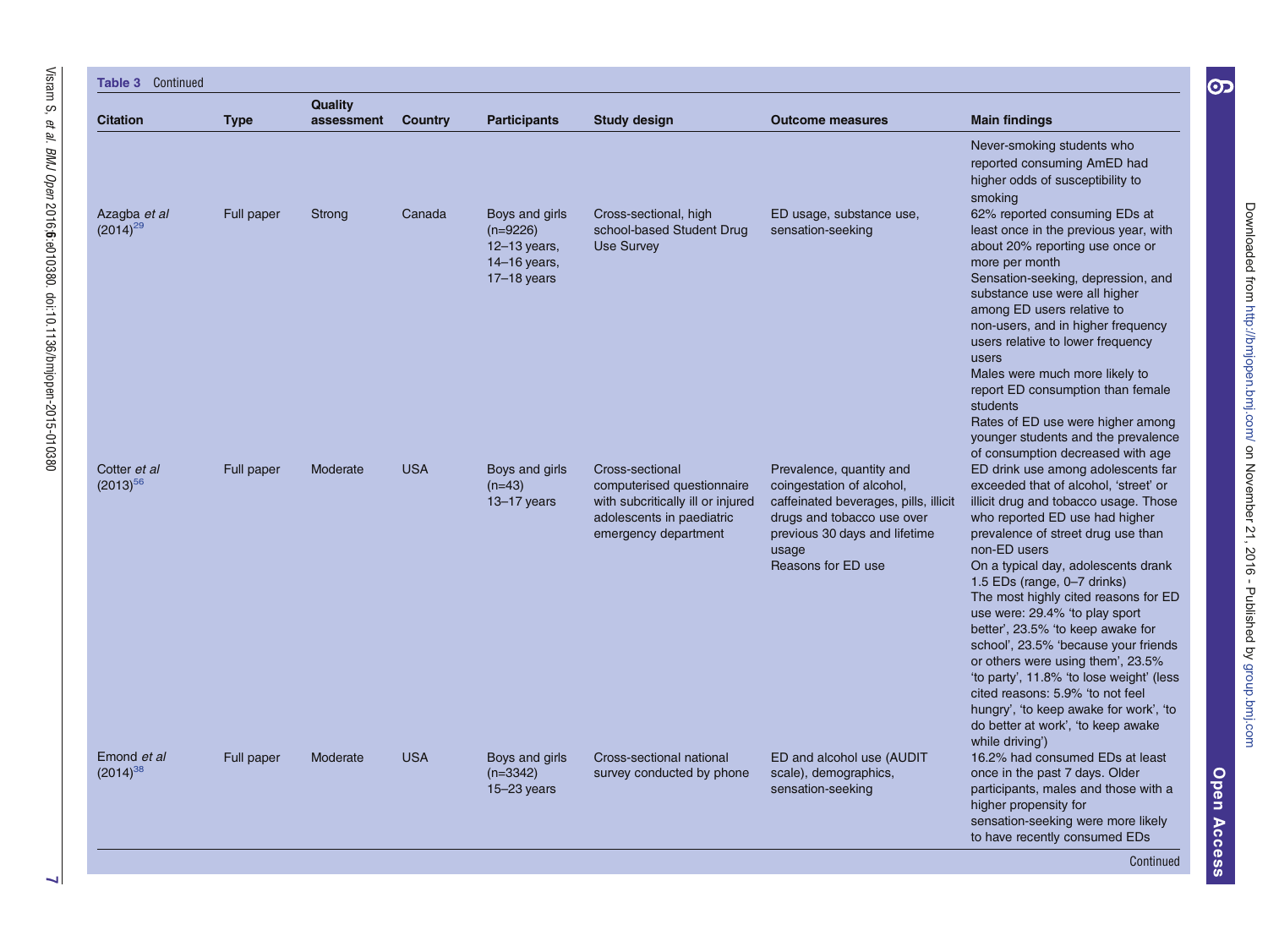| Table 3 Continued                       |             |                       |                 |                                                                           |                                                                                  |                                                                                                                                    |                                                                                                                                                                                                                                                                                                                                                                                                                                                                                                                                                                                                                                                                      |  |  |  |  |
|-----------------------------------------|-------------|-----------------------|-----------------|---------------------------------------------------------------------------|----------------------------------------------------------------------------------|------------------------------------------------------------------------------------------------------------------------------------|----------------------------------------------------------------------------------------------------------------------------------------------------------------------------------------------------------------------------------------------------------------------------------------------------------------------------------------------------------------------------------------------------------------------------------------------------------------------------------------------------------------------------------------------------------------------------------------------------------------------------------------------------------------------|--|--|--|--|
| <b>Citation</b>                         | <b>Type</b> | Quality<br>assessment | Country         | <b>Participants</b>                                                       | <b>Study design</b>                                                              | <b>Outcome measures</b>                                                                                                            | <b>Main findings</b>                                                                                                                                                                                                                                                                                                                                                                                                                                                                                                                                                                                                                                                 |  |  |  |  |
|                                         |             |                       |                 |                                                                           |                                                                                  |                                                                                                                                    | Alcohol use was more common<br>among those who reported ED use<br>in the past 7 days (80.1%) compared<br>with those who did not (59.9%). After<br>adjusting for sex, ethnicity, number<br>of friends who drink, parental<br>drinking frequency and<br>sensation-seeking, this association<br>remained for 15-17 years only                                                                                                                                                                                                                                                                                                                                           |  |  |  |  |
| Evren and Evren<br>$(2015)^{39}$        | Full paper  | Strong                | <b>Turkey</b>   | Boys and girls<br>$(n=4957)$<br>$15 - 16$ years<br>(mean<br>$15.6$ years) | Cross-sectional,<br>classroom-based online<br>survey                             | Demographics, school life and<br>performance, psychological<br>trauma, psychological and<br>behavioural problems, substance<br>use | ED consumption was associated<br>with being male, lifetime substance<br>use, sensation-seeking,<br>psychological problems and<br>self-destructive behaviour. In most<br>cases, there was evidence of a<br>dose-response effect<br>There was no significant association<br>between ED use and age                                                                                                                                                                                                                                                                                                                                                                     |  |  |  |  |
| Faris <i>et al</i> (2015) <sup>49</sup> | Full paper  | Moderate              | Saudi<br>Arabia | Boys only<br>$(n=1006)$<br>$12-18$ years                                  | Cross-sectional,<br>school-based, multiple<br>choice, validated<br>questionnaire | ED use, nutritional and lifestyle<br>factors                                                                                       | 60.2% consumed EDs. Frequency<br>and quantity of consumption were<br>both significantly higher in secondary<br>school students than middle school<br>students. Higher disposable income<br>and poor lifestyle behaviours<br>(irregular sleep, smoking, drinking<br>alcohol, low physical activity and<br>unsafe behaviours such as not<br>wearing a seatbelt while driving)<br>were also associated with ED<br>consumption<br>Poor knowledge concerning ED<br>composition was reported.<br>Physiological effects reported by<br>consumers were reduced sleeping<br>hours (23.6%), changes in cardiac<br>activity (18.9%) and becoming<br>energised/activated (16.6%) |  |  |  |  |
| Gallimberti et al<br>$(2013)^{47}$      | Full paper  | Moderate              | Italy           | Boys and girls<br>$(n=913)$<br>$11-13$ years                              | Cross-sectional<br>school-based survey                                           | Consumption of EDs, other<br>substance abuse                                                                                       | Use of EDs increased significantly<br>with age, from 17.8% among sixth<br>graders to 56.2% among eighth<br>graders<br>Among the male student population,<br>16.5% of those in the eighth grade<br>and 6.21% of those in the sixth grade<br>drank them at least once a week<br>Continued                                                                                                                                                                                                                                                                                                                                                                              |  |  |  |  |

et al.

BMJ Open

2016;6:e010380.

doi:10.1136/bmjopen-2015-010380

Open Access Access

စာ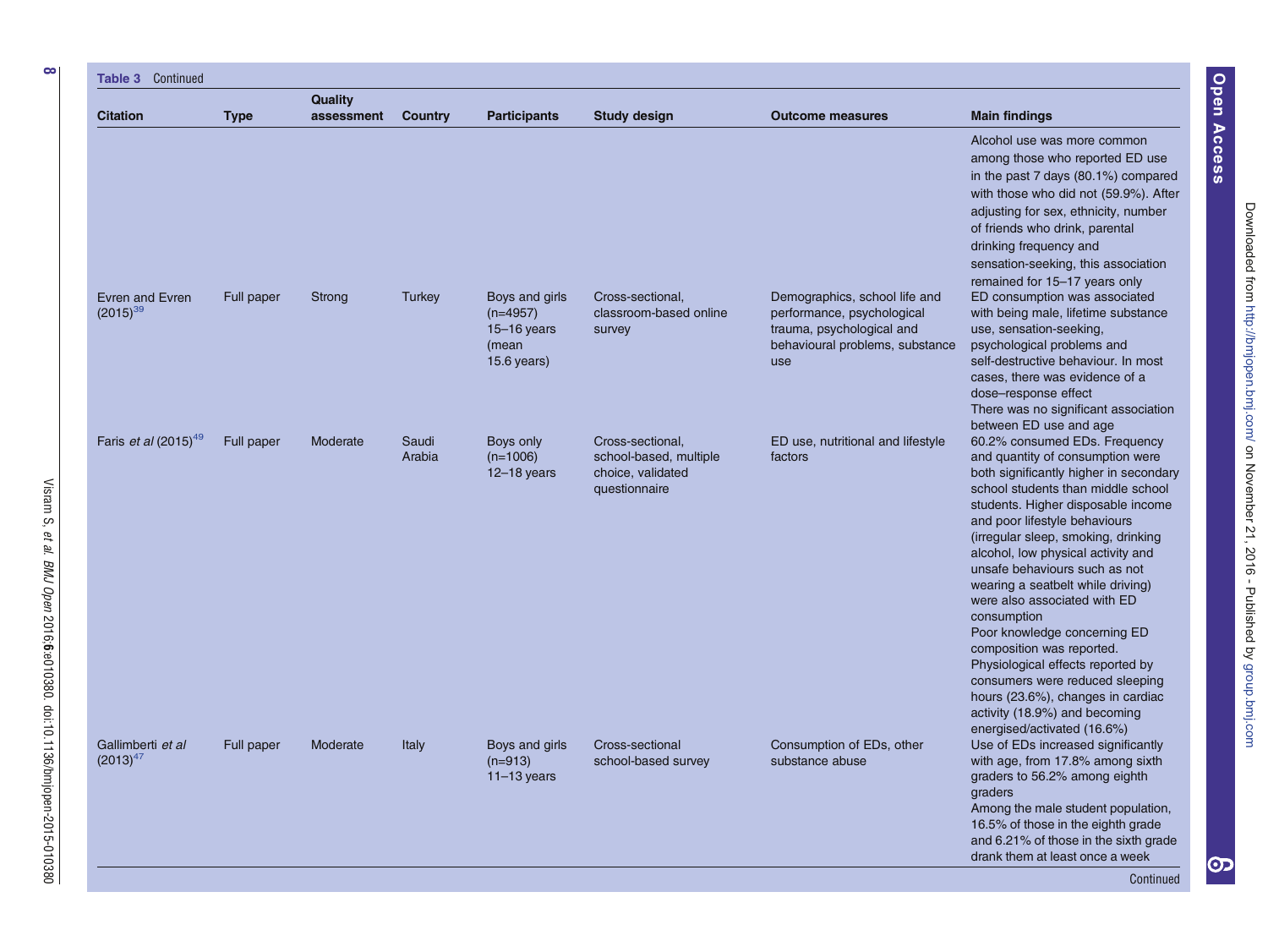| <b>Table 3 Continued</b>           |             |                              |                                  |                                                 |                                                                                 |                                                                           |                                                                                                                                                                                                                                                                                                                                                                                                                                                                                                                                                                    |  |  |  |
|------------------------------------|-------------|------------------------------|----------------------------------|-------------------------------------------------|---------------------------------------------------------------------------------|---------------------------------------------------------------------------|--------------------------------------------------------------------------------------------------------------------------------------------------------------------------------------------------------------------------------------------------------------------------------------------------------------------------------------------------------------------------------------------------------------------------------------------------------------------------------------------------------------------------------------------------------------------|--|--|--|
| <b>Citation</b>                    | <b>Type</b> | <b>Quality</b><br>assessment | <b>Country</b>                   | <b>Participants</b>                             | <b>Study design</b>                                                             | <b>Outcome measures</b>                                                   | <b>Main findings</b>                                                                                                                                                                                                                                                                                                                                                                                                                                                                                                                                               |  |  |  |
|                                    |             |                              |                                  |                                                 |                                                                                 |                                                                           | Independent variables conferring a<br>higher likelihood of being at least<br>once-a-week ED consumers were<br>smoking and alcohol consumption.<br>Awareness of the damage caused by<br>EDs emerged as a protective factor<br>that reduced the likelihood of young<br>students consuming such drinks                                                                                                                                                                                                                                                                |  |  |  |
| Gallimberti et al<br>$(2015)^{40}$ | Full paper  | Moderate                     | Italy                            | Boys and girls<br>$(n=1496)$<br>$10 - 16$ years | Cross-sectional,<br>school-based survey, from<br>76 classes                     | Alcohol and substance use and<br>abuse                                    | Smoking, alcohol and ED use<br>increased with age. ED use was<br>more common in males, with the<br>exception of those in the fifth grade.<br>Lifetime ED consumption in the<br>eighth grade was 64.0% and 36.4%<br>for males and females, respectively                                                                                                                                                                                                                                                                                                             |  |  |  |
| Gambon et al<br>$(2011)^{30}$      | Full paper  | Moderate                     | <b>The</b><br><b>Netherlands</b> | Boys and girls<br>$(n=502)$<br>$12 - 19$ years  | Cross-sectional<br>school-based survey, single<br>centre                        | Data on consumption of EDs,<br>soft drinks, sports drinks and<br>alcopops | 39.4% used EDs (in comparison with<br>85.2% soft drinks, 44.7% sports<br>drinks, 12.8% alcopops)<br>Boys consumed soft drinks, EDs and<br>sports drinks more frequently than<br>girls, and on average also consumed<br>higher amounts of these drinks<br>Significant positive associations were<br>observed between the consumption<br>of soft drinks, EDs and/or sports<br>drinks. Alcopop consumption was<br>only associated with EDs<br>The mean consumption of soft<br>drinks, EDs and sports drinks was<br>highest at 14–15 years, after which it<br>declined |  |  |  |
| Hamilton et al<br>$(2013)^{57}$    | Full paper  | Strong                       | Canada                           | Boys and girls<br>$(n=4472)$<br>$12 - 19$ years | Retrospective review of<br><b>Ontario Student Drug Use</b><br>and Health Survey | <b>ED</b> intake                                                          | 49.6% of adolescents had consumed<br>EDs in the previous year<br>Energy drink consumption in the<br>previous year was highly associated<br>with tobacco, cannabis and<br>non-medicinal use of prescription<br>drugs use in the previous year, and<br>binge drinking in the previous month.<br>Consumption was also highly<br>associated with sensation-seeking<br>and self-reports of medical treatment<br>for an injury (reported by 16% and<br>42% of adolescents)<br>Continued                                                                                  |  |  |  |

 $\bullet$ 

OpenAccess

[JURXSEPMFRP](http://group.bmj.com) RDN RDN RDN RDN RDN RDN ASOLV (SOLV) 'RZQORDGHGIURP 'RZQORDGHGIURP 'RZQORDGHGIURP 'RZQORDGHGIURP '

Downloaded from http://bmjopen.bmj.com/ on November 21, 2016 - Published by group.bmj.com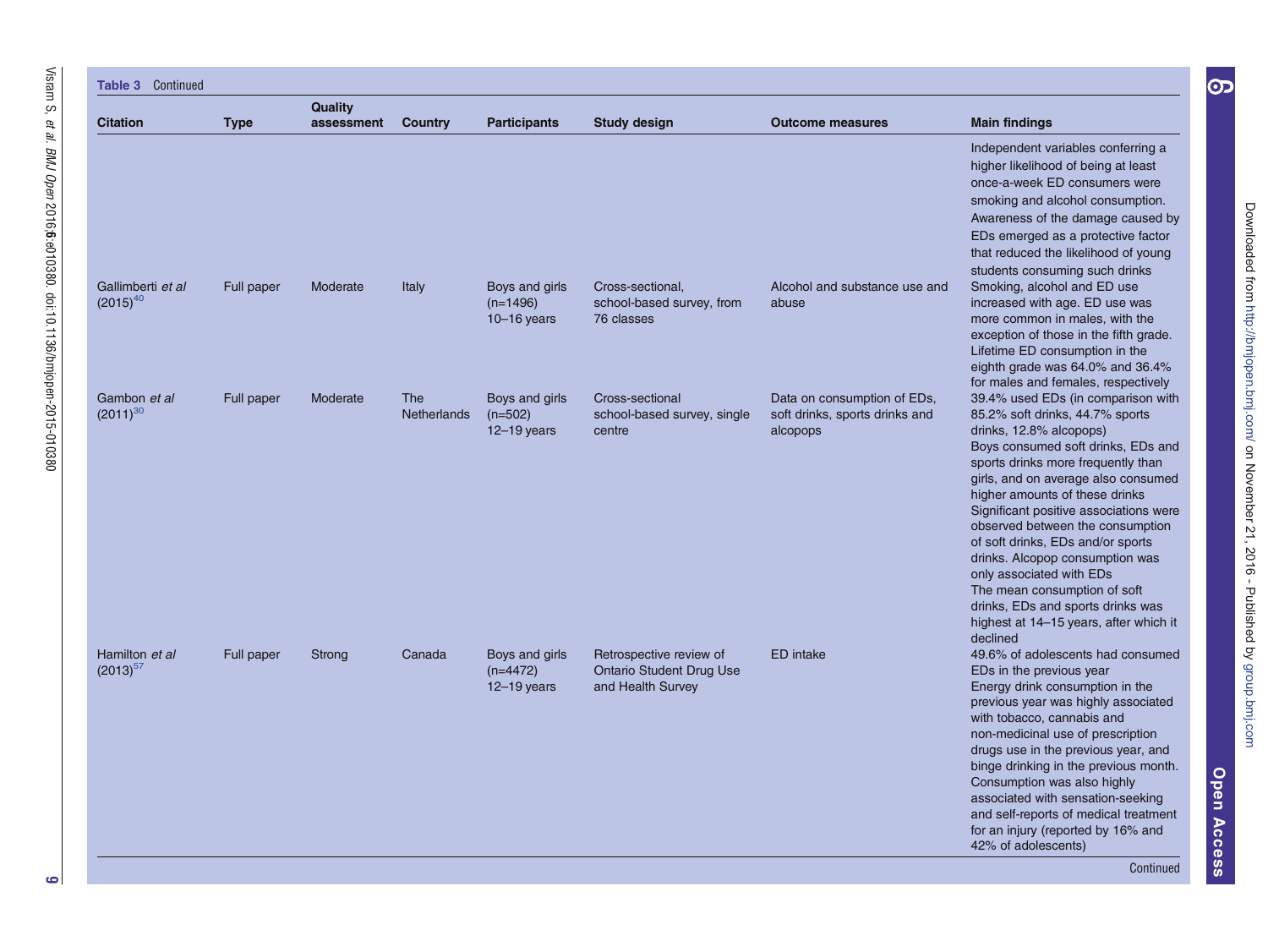| <b>Citation</b>                     | <b>Type</b>            | Quality<br>assessment | Country | <b>Participants</b>                                | <b>Study design</b>                                                                                      | <b>Outcome measures</b>                                                                                                                     | <b>Main findings</b>                                                                                                                                                                                                                                                                                                                                                                                                                                        |
|-------------------------------------|------------------------|-----------------------|---------|----------------------------------------------------|----------------------------------------------------------------------------------------------------------|---------------------------------------------------------------------------------------------------------------------------------------------|-------------------------------------------------------------------------------------------------------------------------------------------------------------------------------------------------------------------------------------------------------------------------------------------------------------------------------------------------------------------------------------------------------------------------------------------------------------|
| Huhtinen et al<br>$(2013)^{31}$     | Conference<br>abstract | Moderate              | Finland | Boys and girls<br>$(n=10, 406)$<br>$12 - 18$ years | Adolescent Health and<br>Lifestyle Survey, postal and<br>online survey                                   | Association between EDs and<br>four caffeine-induced health<br>symptoms (headache, sleeping<br>problems, irritation, tiredness/<br>fatigue) | 44% of adolescents used EDs at<br>least sometimes (2% of girls and 4%<br>of boys used them daily, 0.5%<br>several times a day)<br>Daily use of EDs was strongly<br>associated with the four health<br>symptoms. In adjusted models,<br>health symptoms among those who<br>used EDs several times a day were<br>multifold compared with the<br>non-users: headache (OR=4.5),<br>sleeping problems (3.5), irritation<br>(2.4) and tiredness/fatigue (3.4).    |
| llie <i>et al</i> $(2015)^{41}$     | Full paper             | Moderate              | Canada  | Boys and girls<br>$(n=10 272)$<br>$11-20$ years    | Population-based,<br>cross-sectional school<br>survey (Ontario Student<br>Drug Use and Health<br>Survey) | Traumatic brain injuries (TBIs),<br>ED and alcohol use                                                                                      | Gender, alcohol use, ED<br>consumption, AmED and academic<br>performance were identified as<br>significant predictors of TMI. The<br>odds of sustaining a lifetime or<br>recent TBI increased with                                                                                                                                                                                                                                                          |
| Koivusilta et al<br>$(2016)^{63}$   | Full paper             | Moderate              | Finland | Boys and girls<br>$(n=9446)$<br>13 years           | Cross-sectional, classroom<br>based survey                                                               | Frequency of ED consumption,<br>health symptoms, time of going<br>to bed on school days                                                     | consumption of alcohol and EDs<br>The percentage of adolescents<br>suffering from health symptoms<br>(headache, irritation or outburst of<br>anger, trouble falling asleep or<br>waking at night, tiredness/fatigue) or<br>going to bed late increased with<br>increasing frequency of ED<br>consumption. The relationship<br>between EDs and health symptoms<br>was partly mediated through going to<br>bed late. Results were similar for<br>both genders |
| Kristjansson et al<br>$(2014)^{42}$ | Full paper             | <b>Strong</b>         | Iceland | Boys and girls<br>$(n=11267)$<br>$10-12$ years     | Population-based primary<br>school survey                                                                | Prevalence of caffeinated<br>sugar-sweetened beverages<br>(CSSBs) and the relationship<br>with common physical symptoms                     | Just over 7% of boys and almost 3%<br>of girls<br>reported consuming EDs on a daily<br>basis<br>Use of CSSBs was more common<br>among boys and physical symptoms<br>were more common among girls.<br>About one in five girls reported<br>having headaches, stomach aches<br>and/or sleeping problems sometimes<br>or often during previous 7 days. The<br>prevalence of physical symptoms<br>generally increased for both genders<br>with greater ED use    |

Visram S, et al. BMJ Open 2016;6:e010380. doi:10.1136/bmjopen-2015-010380

 $\overrightarrow{0}$ 

Downloaded from http://bmjopen.bmj.com/ on November 21, 2016 - Published by group.bmj.com [JURXSEPMFRP](http://group.bmj.com) RDN RDN RDN RDN RDN RDN ASOLV (SOLV) 'RZQORDGHGIURP 'RZQORDGHGIURP 'RZQORDGHGIURP 'RZQORDGHGIURP '

Open Access Access

တ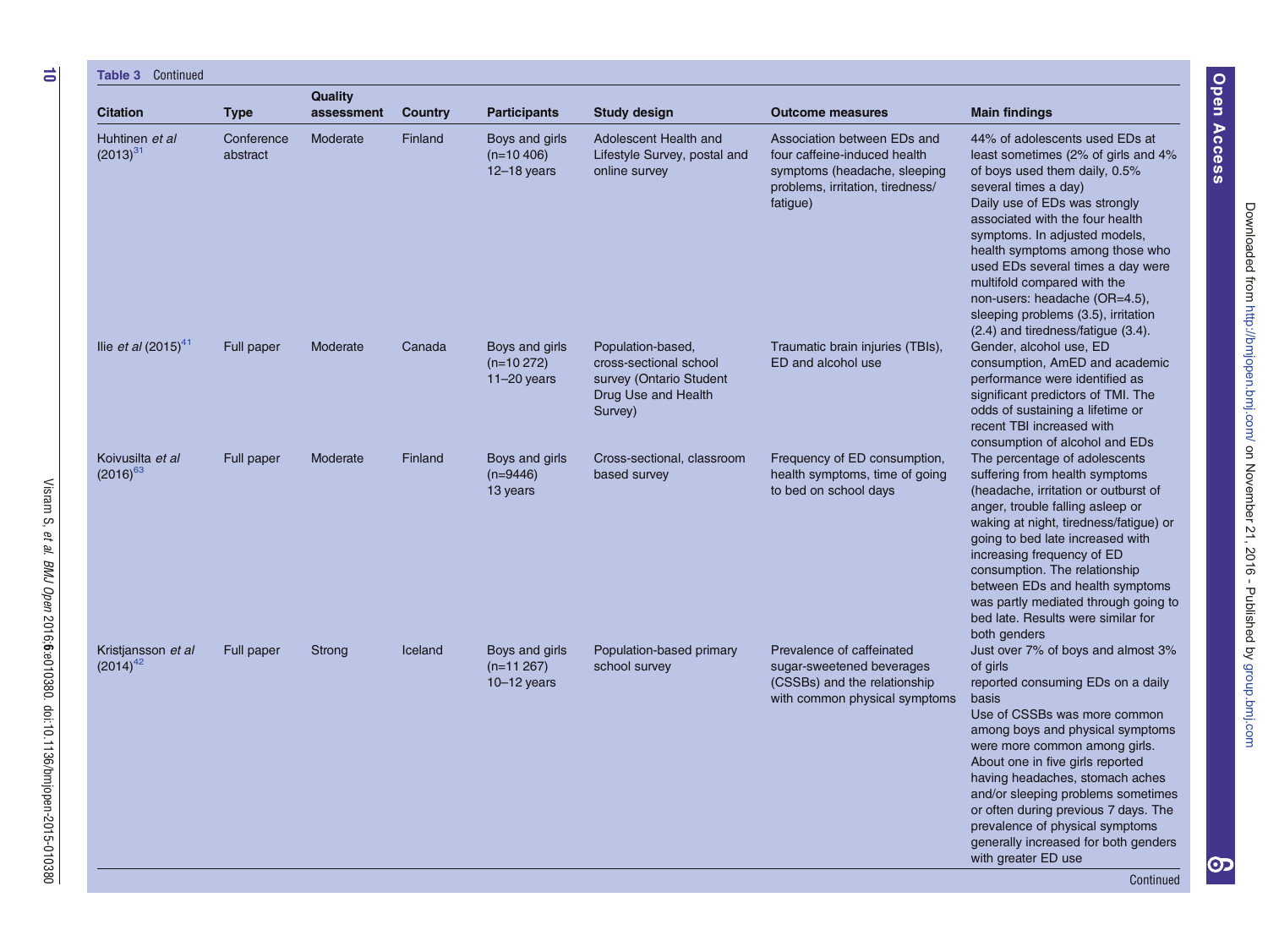| Continued<br>Table 3             |             |                              |                |                                                                      |                                                                                           |                                                                                                                                                                                 |                                                                                                                                                                                                                                                                                                                                                                                                                                                                                                                                                                                                                                                                                                                                                                                             |  |  |  |  |
|----------------------------------|-------------|------------------------------|----------------|----------------------------------------------------------------------|-------------------------------------------------------------------------------------------|---------------------------------------------------------------------------------------------------------------------------------------------------------------------------------|---------------------------------------------------------------------------------------------------------------------------------------------------------------------------------------------------------------------------------------------------------------------------------------------------------------------------------------------------------------------------------------------------------------------------------------------------------------------------------------------------------------------------------------------------------------------------------------------------------------------------------------------------------------------------------------------------------------------------------------------------------------------------------------------|--|--|--|--|
| <b>Citation</b>                  | <b>Type</b> | <b>Quality</b><br>assessment | <b>Country</b> | <b>Participants</b>                                                  | <b>Study design</b>                                                                       | <b>Outcome measures</b>                                                                                                                                                         | <b>Main findings</b>                                                                                                                                                                                                                                                                                                                                                                                                                                                                                                                                                                                                                                                                                                                                                                        |  |  |  |  |
| Kumar et al<br>$(2014)^{32}$     | Full paper  | Strong                       | <b>USA</b>     | Boys and girls<br>$(n=840)$<br>$12 - 17$ years                       | Online survey                                                                             | ED consumption                                                                                                                                                                  | 9% reported consuming $ED \ge 1$ time/<br>week<br>Significant differences were found by<br>age and gender (increasing<br>prevalence among older teens and<br>in males) but not for the other<br>characteristics examined<br>Only 11.5% were ever asked by their<br>doctor/nurse about how often they<br>drank EDs, and 11.1% were ever<br>recommended by their doctor/nurse<br>to not drink EDs<br>The proportion of youth who<br>consumed energy drinks $\geq$ 1 time/<br>week was higher among youth who<br>were asked by their doctor/nurse<br>about how often they drank energy<br>drinks than by youth who were not                                                                                                                                                                    |  |  |  |  |
| Larson et al<br>$(2014)^{33}$    | Full paper  | Strong                       | <b>USA</b>     | Boys and girls<br>$(n=2793)$<br>Mean<br>14.4 years (SD<br>2.0 years) | Cross-sectional<br>school-based survey<br>(questionnaire plus<br>anthropometric measures) | Sport and ED intake, PA and<br>sport participation, media use,<br>sleep, cigarette smoking,<br>breakfast frequency and other<br>beverage intake, weight status,<br>demographics | Overall, EDs were consumed at least<br>1/wk by 14.7% of the sample<br>(significantly higher among boys than<br>girls). Differences in ED consumption<br>by ethnicity were statistically<br>significant only among girls<br>Regular ED consumption was<br>associated with measures of media<br>use, other beverage intake and<br>cigarette use, but was unrelated to<br>measures of PA. For both genders,<br>regular consumption was positively<br>associated with ever having smoked<br>cigarettes and weekly video game<br>use<br>There was a significant association<br>between regular ED consumption<br>and higher daily intake of<br>sugar-sweetened soft drinks and fruit<br>drinks. For girls only, there was also<br>a significant association with lower<br>frequency of breakfast |  |  |  |  |
| Locatelli et al<br>$(2012)^{34}$ | Full paper  | Strong                       | <b>Brazil</b>  | Boys and girls<br>$(n=2705)$<br>$15 - 17$ years                      | Self-administered<br>questionnaire in private high<br>schools                             | Alcohol use by socioeconomic<br>level and gender                                                                                                                                | 31.6% reported having used alcohol<br>and ED together at least once in life.<br>Boys reported a higher prevalence of<br>frequent alcohol use, binge drinking<br>and the combination of alcohol with<br><b>ED</b>                                                                                                                                                                                                                                                                                                                                                                                                                                                                                                                                                                            |  |  |  |  |

Continued

OpenAccess

[JURXSEPMFRP](http://group.bmj.com) RDN RDN RDN RDN RDN RDN ASOLV (SOLV) 'RZQORDGHGIURP 'RZQORDGHGIURP 'RZQORDGHGIURP 'RZQORDGHGIURP '

Downloaded from http://bmjopen.bmj.com/ on November 21, 2016 - Published by group.bmj.com

 $\bigodot$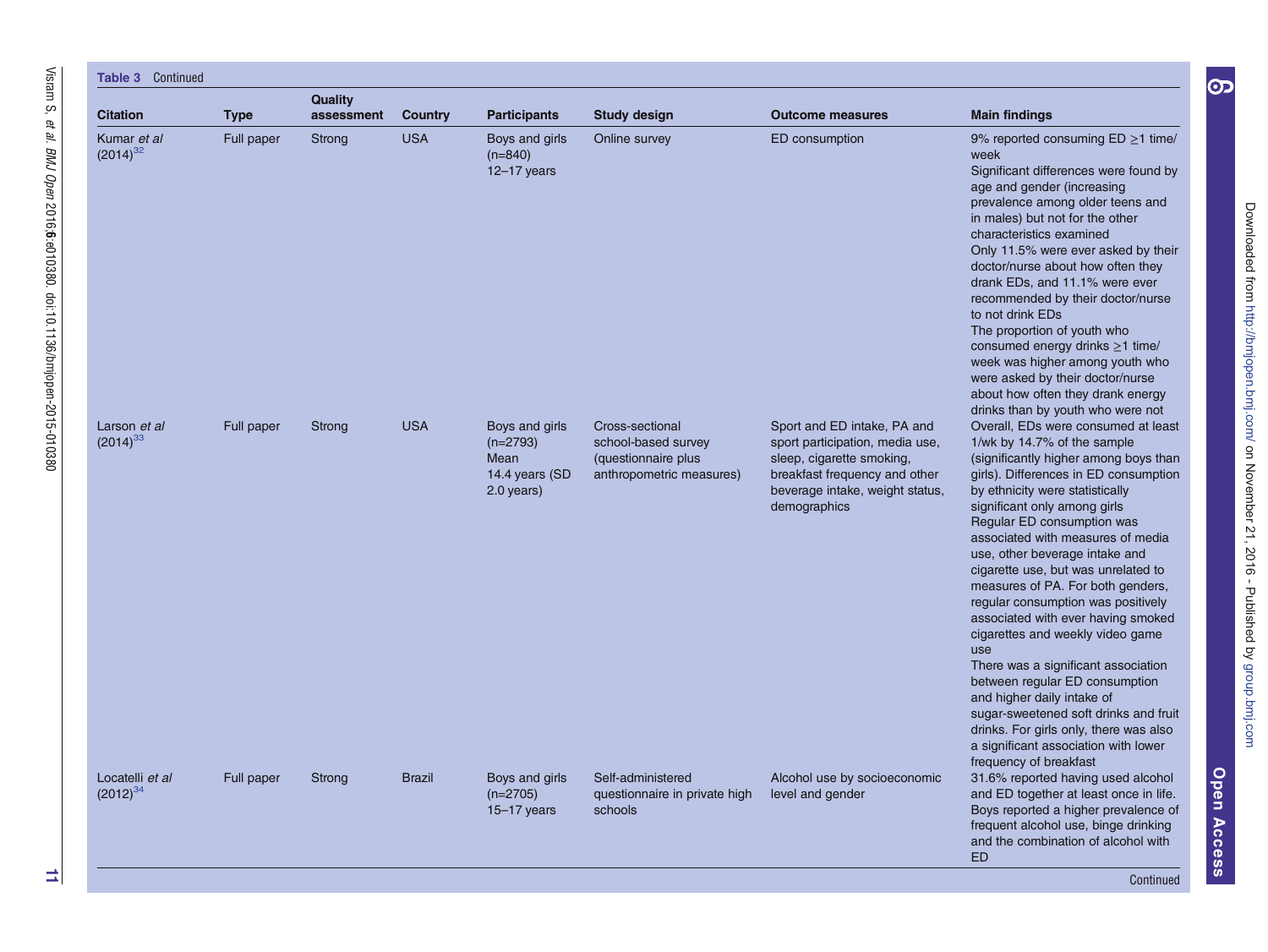| <b>Table 3 Continued</b>                          |             |                       |                 |                                                 |                                                                                                                                 |                                                                                                                           |                                                                                                                                                                                                                                                                                                                                                                                                                                                                                                                                                                                                                                                    |
|---------------------------------------------------|-------------|-----------------------|-----------------|-------------------------------------------------|---------------------------------------------------------------------------------------------------------------------------------|---------------------------------------------------------------------------------------------------------------------------|----------------------------------------------------------------------------------------------------------------------------------------------------------------------------------------------------------------------------------------------------------------------------------------------------------------------------------------------------------------------------------------------------------------------------------------------------------------------------------------------------------------------------------------------------------------------------------------------------------------------------------------------------|
| <b>Citation</b>                                   | <b>Type</b> | Quality<br>assessment | Country         | <b>Participants</b>                             | <b>Study design</b>                                                                                                             | <b>Outcome measures</b>                                                                                                   | <b>Main findings</b>                                                                                                                                                                                                                                                                                                                                                                                                                                                                                                                                                                                                                               |
|                                                   |             |                       |                 |                                                 |                                                                                                                                 |                                                                                                                           | Mixing alcohol and ED was most<br>common in students from class A1<br>(45.5%) and decreased gradually<br>with socioeconomic class to 17.7%<br>in classes D/E (high to low)                                                                                                                                                                                                                                                                                                                                                                                                                                                                         |
| Lubman et al<br>$(2014)^{59}$                     | Full paper  | Moderate              | Australia       | Boys and girls<br>$(n=558)$<br>$17-18$ years    | Breathalyser tests and brief<br>'on street' surveys                                                                             | Alcohol, ED and illicit drug use,<br>experience of aggressive<br>incidents, alcohol-related injury<br>and unprotected sex | Those who coconsumed alcohol and<br>energy drinks (one in six<br>participants) recorded a significantly<br>higher blood alcohol content (11.34<br>vs 8.30), reported feeling more<br>intoxicated and were rated as more<br>intoxicated by interviewers than<br>alcohol-only users                                                                                                                                                                                                                                                                                                                                                                  |
| <b>Bryant Ludden and</b><br>Wolfson $(2010)^{36}$ | Full paper  | Moderate              | <b>USA</b>      | Boys and girls<br>$(n=197)$<br>$14-18$ years    | Self-report measures<br>completed during school<br>hours                                                                        | Patterns of caffeine use, linking<br>to reasons for use, expectancies<br>and sleep patterns                               | Among those who used caffeine the<br>previous day, 6.1% reported ED use<br>(compared with 60.5% soda, 19.3%<br>coffee, 4.4% tea and 8.8% other)<br>Males drank soda and ED more<br>frequently, although females were<br>more likely to report withdrawal/<br>dependence caffeine expectancies<br>and appetite suppression<br>expectancies                                                                                                                                                                                                                                                                                                          |
| Magnezi et al<br>$(2015)^{50}$                    | Full paper  | Moderate              | <b>Israel</b>   | Boys and girls<br>$(n=802)$<br>$14-18$ years    | School-based survey                                                                                                             | ED and alcohol mixed with ED<br>(AmED) consumption                                                                        | 84.2% had ever drunk EDs.<br>Consumption was more common<br>among older students, immigrants,<br>those from single parent families,<br>and boys, who were more likely than<br>girls to drink them daily. Those who<br>began drinking at an earlier age were<br>more likely to consume AmED<br>50.2% drank EDs because of the<br>taste, 12.7% to feel energised,<br>19.3% in order to mix with alcohol.<br>11% to stay awake and 5.3%<br>reported drinking out of curiosity.<br>More than half knew that EDs mask<br>the effect of alcohol and most knew<br>that those who drink AmED drink<br>more alcohol than those who do not<br>mix it with ED |
| Musaiger and<br>Zagzoog $(2014)^{35}$             | Full paper  | Moderate              | Saudi<br>Arabia | Boys and girls<br>$(n=1061)$<br>$12 - 19$ years | School-based short<br>questionnaire extracted from<br>a validated questionnaire,<br>after modifications to include<br><b>ED</b> | Knowledge, attitudes and intake<br>of energy drinks among<br>adolescents                                                  | 31.9% of males and 24.7% of<br>females drank EDs 1-2 days/week,<br>with a significant difference between<br>the genders                                                                                                                                                                                                                                                                                                                                                                                                                                                                                                                            |

et al.

BMJ Open

2016;6:e010380.

doi:10.1136/bmjopen-2015-010380

Open Access Access

Continued

တ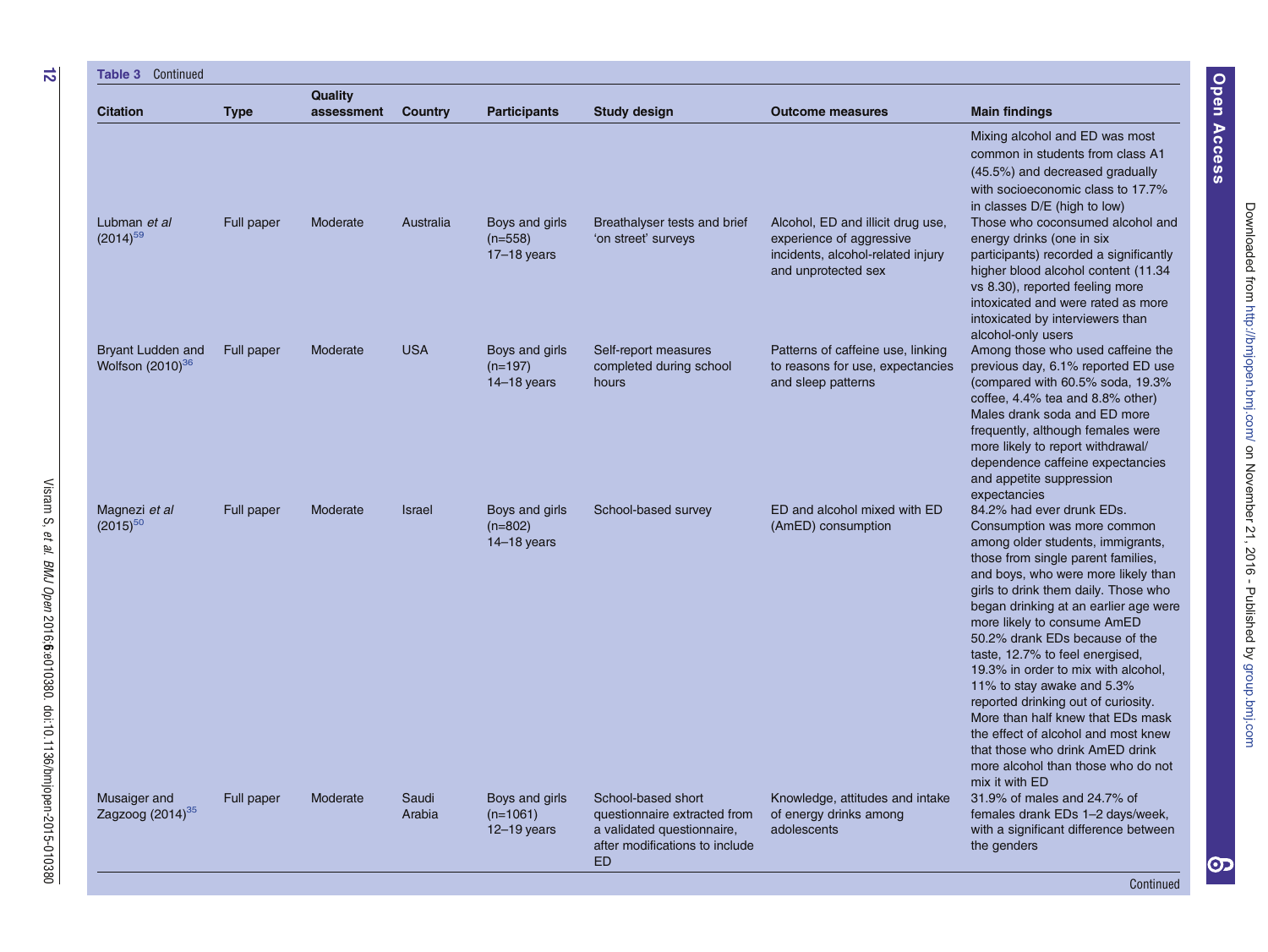| Continued<br>Table 3                      |             |                       |                |                                                                           |                        |                                                                                                                                                                        |                                                                                                                                                                                                                                                                                                                                                                                                                                                                                                                                                                                                                                                                                                                                        |
|-------------------------------------------|-------------|-----------------------|----------------|---------------------------------------------------------------------------|------------------------|------------------------------------------------------------------------------------------------------------------------------------------------------------------------|----------------------------------------------------------------------------------------------------------------------------------------------------------------------------------------------------------------------------------------------------------------------------------------------------------------------------------------------------------------------------------------------------------------------------------------------------------------------------------------------------------------------------------------------------------------------------------------------------------------------------------------------------------------------------------------------------------------------------------------|
| <b>Citation</b>                           | <b>Type</b> | Quality<br>assessment | <b>Country</b> | <b>Participants</b>                                                       | <b>Study design</b>    | <b>Outcome measures</b>                                                                                                                                                | <b>Main findings</b>                                                                                                                                                                                                                                                                                                                                                                                                                                                                                                                                                                                                                                                                                                                   |
|                                           |             |                       |                |                                                                           |                        |                                                                                                                                                                        | Advertisements were the main single<br>source of information on ED. The<br>main reasons for consumption were<br>for their taste and flavour (58.4%), in<br>order to 'try them' (51.8%) and to<br>'get energy' (43%)<br>About half did not know the<br>ingredients of ED and a similar<br>proportion knew they contained<br>caffeine. Two-thirds viewed EDs as<br>soft drinks                                                                                                                                                                                                                                                                                                                                                           |
| Nowak and<br>Jasionowski<br>$(2015)^{43}$ | Full paper  | Moderate              | Poland         | Boys and girls<br>$(n=2629)$<br>$12 - 20$ years<br>(mean<br>$15.8$ years) | Classroom-based survey | Demographics, self-reported<br>weight, height, participation in<br>sports, use of EDs, knowledge<br>of contents and their effects                                      | 67% participants drank EDs. Use<br>was significantly more common<br>among boys, those who played sport<br>and younger students, although<br>older participants were more likely to<br>mix EDs with alcohol<br>Consumers reported using EDs for<br>no particular reason (21%), when<br>feeling tired (18%), before physical<br>effort (13% and 10%) when thirsty<br>(12%) and while at parties (10%).<br>Around one-third believed EDs were<br>bad for their health and 7% admitted<br>feeling some discomfort after<br>drinking an ED. The most common<br>health problems were: stomach ache<br>(46%), anxiety and heart palpitations<br>(15%), and nausea and vomiting<br>(15%). Nearly, 27% felt overexcited<br>after drinking an ED |
| Park <i>et al</i> (2012) <sup>52</sup>    | Full paper  | Strong                | <b>USA</b>     | Boys and girls<br>$(n=11 209)$<br>$14-18$ years                           | School-based survey    | Demographic characteristics,<br>weight status, availability of<br>school vending machines, and<br>behavioural factors with<br>sugar-sweetened beverage<br>(SSB) intake | Mean total ED intake was 0.2 times<br>per day and only $\sim$ 5% of students<br>reported drinking a can, bottle or<br>glass $\geq$ 1 time per day.<br>Being male, non-Hispanic black, or<br>Hispanic (vs non-Hispanic white),<br>eating at fast-food restaurants $\geq 3$<br>time per week and watching<br>television > 2 hours/day were<br>significantly associated with greater<br>odds of drinking EDs ≥1 time/d,<br>Continued                                                                                                                                                                                                                                                                                                      |

Open Access Access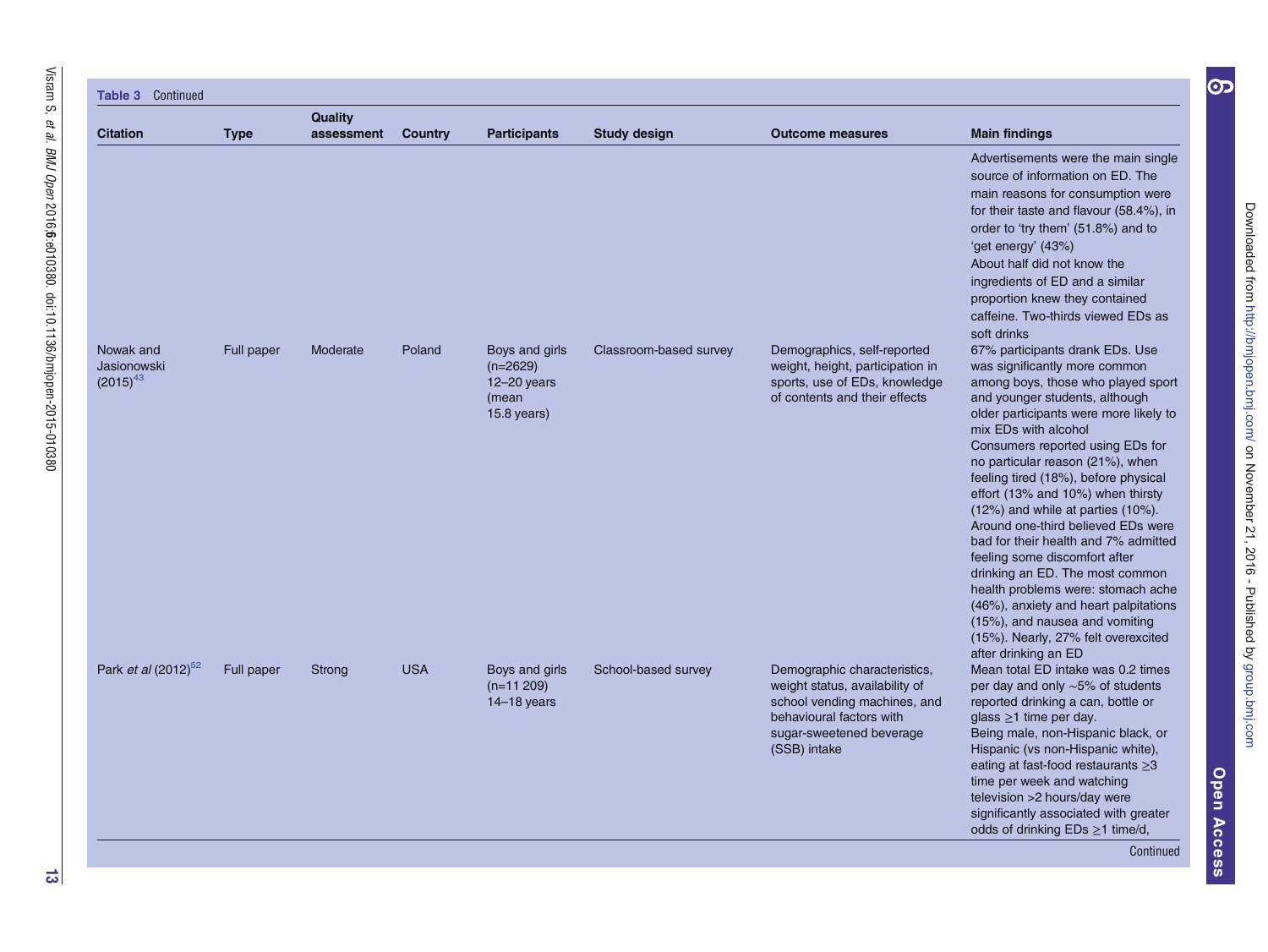| Continued<br>Table 3                             |             |                       |            |                                                                                                       |                                                                                                         |                                                                                                                                         |                                                                                                                                                                                                                                                                                                                                                                                                                                                                                                                                                                                                                                                                                                                                                |
|--------------------------------------------------|-------------|-----------------------|------------|-------------------------------------------------------------------------------------------------------|---------------------------------------------------------------------------------------------------------|-----------------------------------------------------------------------------------------------------------------------------------------|------------------------------------------------------------------------------------------------------------------------------------------------------------------------------------------------------------------------------------------------------------------------------------------------------------------------------------------------------------------------------------------------------------------------------------------------------------------------------------------------------------------------------------------------------------------------------------------------------------------------------------------------------------------------------------------------------------------------------------------------|
| <b>Citation</b>                                  | <b>Type</b> | Quality<br>assessment | Country    | <b>Participants</b>                                                                                   | <b>Study design</b>                                                                                     | <b>Outcome measures</b>                                                                                                                 | <b>Main findings</b>                                                                                                                                                                                                                                                                                                                                                                                                                                                                                                                                                                                                                                                                                                                           |
| Reid <i>et al</i> (2015) <sup>44</sup>           |             |                       |            |                                                                                                       |                                                                                                         |                                                                                                                                         | whereas having beverage vending<br>machines in the school was<br>significantly associated with reduced<br>odds of drinking EDs ≥1 time/day<br>The odds of using EDs were                                                                                                                                                                                                                                                                                                                                                                                                                                                                                                                                                                       |
|                                                  | Full paper  | Strong                | Canada     | Boys and girls<br>$(n=23610)$<br>$14-18$ years                                                        | Findings from year 1 of a<br>retrospective cohort study<br>(COMPASS) involving a<br>school-based survey | ED and alcohol use,<br>sociodemographic variables                                                                                       | significantly greater in the following<br>groups: males, off-reserve Aboriginal<br>students, and students reporting<br>some spending money. Among<br>males, ED use increased with age,<br>while the opposite was true for<br>females. Students with a healthy<br>BMI were less likely to report<br>consuming EDs than those who were<br>underweight or obese<br>Intensity of alcohol use was strongly<br>associated with ED use. Binge<br>drinking was the strongest predictor<br>of using alcohol mixed with EDs                                                                                                                                                                                                                              |
| Schwartz et al<br>$(2015)^{45}$                  | Full paper  | Strong                | <b>USA</b> | Boys and girls<br>$(n=1649)$<br>$10 - 11$ , $12 - 13$<br>and $13-$<br>14 years (mean<br>$12.4$ years) | 30 min online, classroom<br>based health survey                                                         | Hyperactivity/Inattention<br>subscale of the Strengths and<br>Difficulties questionnaire,<br>number and types of sweetened<br>beverages | Boys reported drinking significantly<br>more EDs. Black and Hispanic<br>students were more likely to report<br>consumption of EDs.<br>Students who reported consuming<br>EDs were 66% more likely to score<br>in the at-risk category on the<br>hyperactivity/inattention subscale<br>compared with students who did not,<br>regardless of overall sweetened<br>beverage intake.<br>For each additional sweetened<br>beverage, the odds of being at risk<br>for hyperactivity/inattention increased<br>by 14%. After adding beverage types<br>to the model, only EDs had an<br>independent association with risk of<br>hyperactivity/inattention, even after<br>adjusting for number of drinks<br>consumed and other potential<br>confounders. |
| Terry-McElrath et al Full paper<br>$(2014)^{14}$ |             | <b>Strong</b>         | <b>USA</b> | Boys and girls<br>$(n=21995)$<br>$13 - 18$ years                                                      | Classroom based<br>self-completion<br>questionnaire                                                     | ED consumption and substance<br>use                                                                                                     | ED/shot use was higher among<br>boys, younger students and those<br>residing outside of metropolitan<br>areas. There were negative<br>Continued                                                                                                                                                                                                                                                                                                                                                                                                                                                                                                                                                                                                |

et al.

BMJ Open

2016;6:e010380.

doi:10.1136/bmjopen-2015-010380

Open Access Access

စာ $\overline{\mathbf{C}}$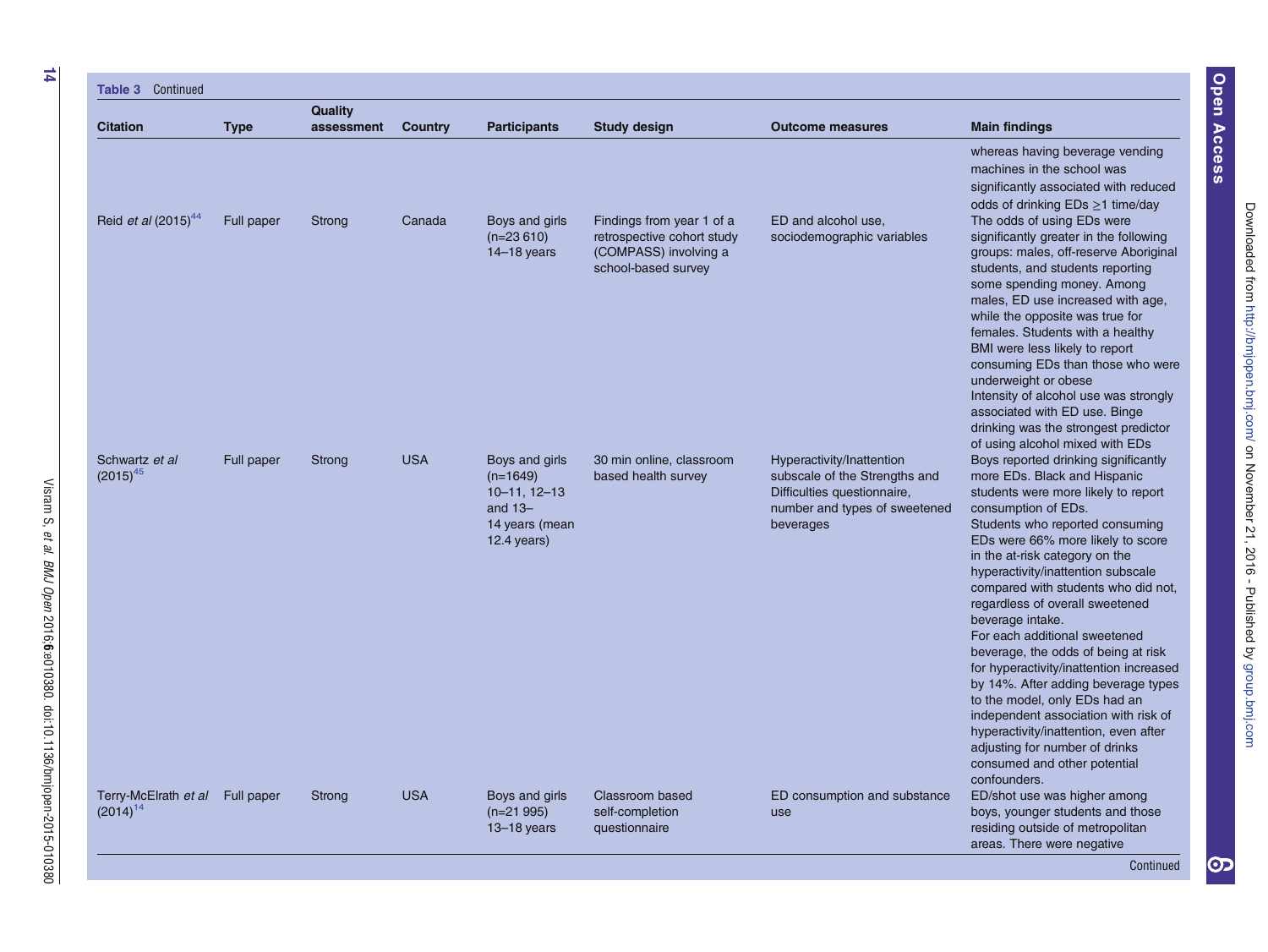# Table 3 Continued

|                                                 |             | <b>Quality</b> |                           |                                                                                  |                                                                                    |                                                                                                                               |                                                                                                                                                                                                                                                                                                                                                                                                                                                            |
|-------------------------------------------------|-------------|----------------|---------------------------|----------------------------------------------------------------------------------|------------------------------------------------------------------------------------|-------------------------------------------------------------------------------------------------------------------------------|------------------------------------------------------------------------------------------------------------------------------------------------------------------------------------------------------------------------------------------------------------------------------------------------------------------------------------------------------------------------------------------------------------------------------------------------------------|
| <b>Citation</b>                                 | <b>Type</b> | assessment     | Country                   | <b>Participants</b>                                                              | <b>Study design</b>                                                                | <b>Outcome measures</b>                                                                                                       | <b>Main findings</b>                                                                                                                                                                                                                                                                                                                                                                                                                                       |
|                                                 |             |                |                           |                                                                                  |                                                                                    |                                                                                                                               | relationships with two parents in the<br>home and higher average parental<br>education. Neither race/ethnicity nor<br>region was associated with ED/shot<br>use and consumption did not<br>significantly change between 2010<br>and 2011<br>ED/shot use frequency was<br>significantly and positively correlated<br>with past 30-day use frequency of all<br>substance use measures (alcohol,<br>cigarettes, marijuana and<br>amphetamines) for all grades |
| Van<br>Batenburg-Eddes<br>et al $(2014)^{61}$   | Full paper  | Strong         | The<br><b>Netherlands</b> | Boys and girls<br>$(n=509)$<br>$11-16$ years<br>(mean<br>13.1 years, SD<br>0.85) | Cross-sectional<br>school-based survey, part of<br>a larger longitudinal project   | Executive functions, plus<br>caffeine and ED intake                                                                           | 6% reported consuming on average<br>at least one ED a day. Problems with<br>falling asleep and waking up were<br>reported most often (23%).<br>Consuming on average one ED or<br>more a day was associated with<br>problems with self-reported<br>behaviour regulation. Participants<br>who drank at least two consumptions<br>of caffeine or ED also had more<br>problems with metacognitive skills                                                       |
| Vilija and<br><b>Romualdas</b><br>$(2014)^{54}$ | Full paper  | <b>Strong</b>  | Lithuania                 | Boys and girls<br>$(n=1747)$<br>$12 - 13$ years                                  | Cross-sectional<br>school-based study using<br>self- administered<br>questionnaire | Post-traumatic stress (PTS)<br>symptoms, lifetime traumatic<br>experiences, food frequency<br>scale, sense of coherence scale | 21.0% consumed EDs on a daily<br>basis. All lifetime traumatic events<br>were associated with unhealthy<br>foods (including EDs) and sense of<br>coherence weakened the strength of<br>the associations                                                                                                                                                                                                                                                    |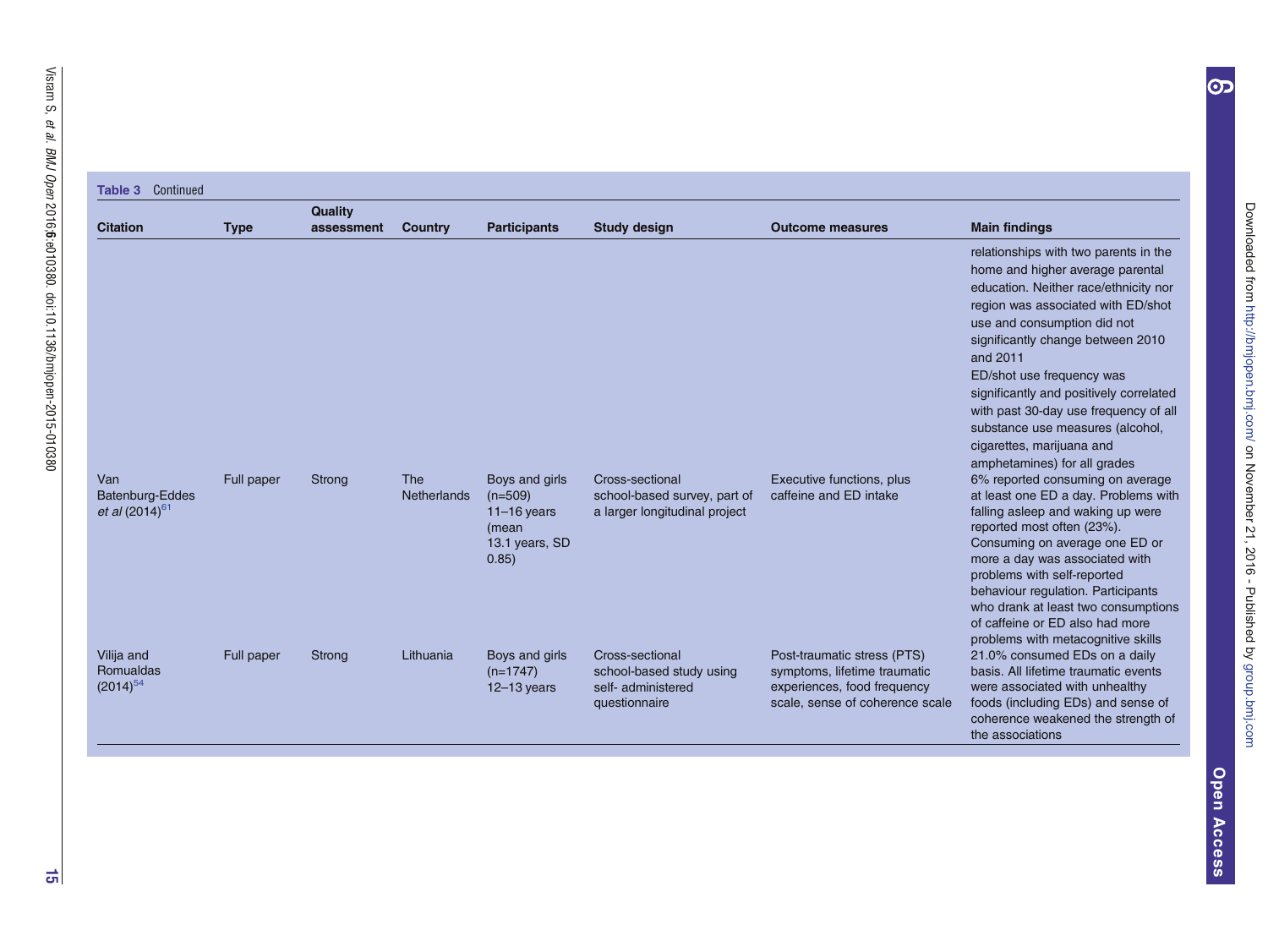<span id="page-15-0"></span>

| <b>Citation</b>                                   | <b>Type</b>          | <b>Quality</b><br>assessment | <b>Country</b> | <b>Participants</b>                                                                                      | <b>Study design</b>                                                                                                               | <b>Outcome measures</b>                                                                                              | <b>Main findings</b>                                                                                                                                                                                                                                                                                                                                                                                                         |
|---------------------------------------------------|----------------------|------------------------------|----------------|----------------------------------------------------------------------------------------------------------|-----------------------------------------------------------------------------------------------------------------------------------|----------------------------------------------------------------------------------------------------------------------|------------------------------------------------------------------------------------------------------------------------------------------------------------------------------------------------------------------------------------------------------------------------------------------------------------------------------------------------------------------------------------------------------------------------------|
| Choi et al<br>$(2016)^{58}$                       | Short<br>paper       | Moderate                     | <b>USA</b>     | Boys and girls<br>$(n=894$ at T1.<br>n=780 at T2)<br>$16 - 18$ years<br>(mean<br>17.0 years, SD<br>0.77) | Longitudinal mixed mode<br>survey (web, telephone and<br>paper) at baseline and<br>12 months                                      | Alcohol and ED use, binge<br>drinking                                                                                | ED use was positively associated<br>with alcohol use. After controlling<br>for alcohol use at baseline, the<br>effect size of ED use in the past<br>month decreased or became<br>non-significant. ED use at baseline<br>predicted the number of drinking<br>days, but not past month binge<br>drinking or average drinks per<br>drinking day, at follow-up                                                                   |
| Martz et al<br>$(2015)^{60}$                      | <b>Full</b><br>paper | Moderate                     | <b>USA</b>     | Boys and girls<br>$(n=6498)$<br>$17-18$ years                                                            | <b>Monitoring the Futures</b><br>surveys completed by 12th<br>grade students in 2012 and<br>2013                                  | Use of alcohol mixed with<br>EDs (AmED), academic and<br>social factors, other<br>substance use, unsafe<br>driving   | Males had significantly greater<br>odds of any AmED use than<br>females, and White or Hispanic<br>students had significantly greater<br>odds than Black students. AmED<br>use was significantly associated<br>with greater odds of driving<br>violations and accidents after<br>alcohol use, controlling for all other<br>variables                                                                                          |
| Miyake and<br>Marmorstein<br>$(2015)^{53}$        | <b>Full</b><br>paper | Moderate                     | <b>USA</b>     | Boys and girls<br>(n=144 at T1,<br>n=127 at T2)<br>$11-13$ years                                         | Classroom-based survey at<br>baseline and 16 months                                                                               | Use of caffeinated drinks and<br>alcohol, sensation-seeking,<br>parental monitoring                                  | Frequency of ED consumption at<br>baseline predicted increases in<br>frequency of alcohol consumption<br>16 months later. Lower levels of<br>parental monitoring were<br>associated with higher levels of ED<br>consumption and later frequency of<br>alcohol use<br>There were significant associations<br>between baseline levels of<br>sensation-seeking and frequency of<br>ED consumption, but not later<br>alcohol use |
| <b>Richards and</b><br>Smith (2016) <sup>46</sup> | <b>Full</b><br>paper | Strong                       | <b>UK</b>      | Boys and girls<br>(n=2610 at T1,<br>n=2307 at T2)<br>$11-16$ years                                       | Longitudinal study of diet in<br>secondary school children,<br>using the Diet and Behaviour<br>Scale, at baseline and<br>6 months | Dietary intake of common<br>foods and drinks, exercise<br>frequency, and self-assessed<br>mental health (at T2 only) | Drinking EDs once a week or more<br>was significantly associated with<br>being male, older, having special<br>educational needs and being<br>eligible for free school meals.<br>Those who consumed EDs once a<br>week or more slept for fewer hours<br>per night, achieved lower school<br>Continued                                                                                                                         |

et al.

BMJ Open

2016;6:e010380.

doi:10.1136/bmjopen-2015-010380

[JURXSEPMFRP](http://group.bmj.com) RDN RDN RDN RDN RDN RDN ASOLV (SOLV) 'RZQORDGHGIURP 'RZQORDGHGIURP 'RZQORDGHGIURP 'RZQORDGHGIURP '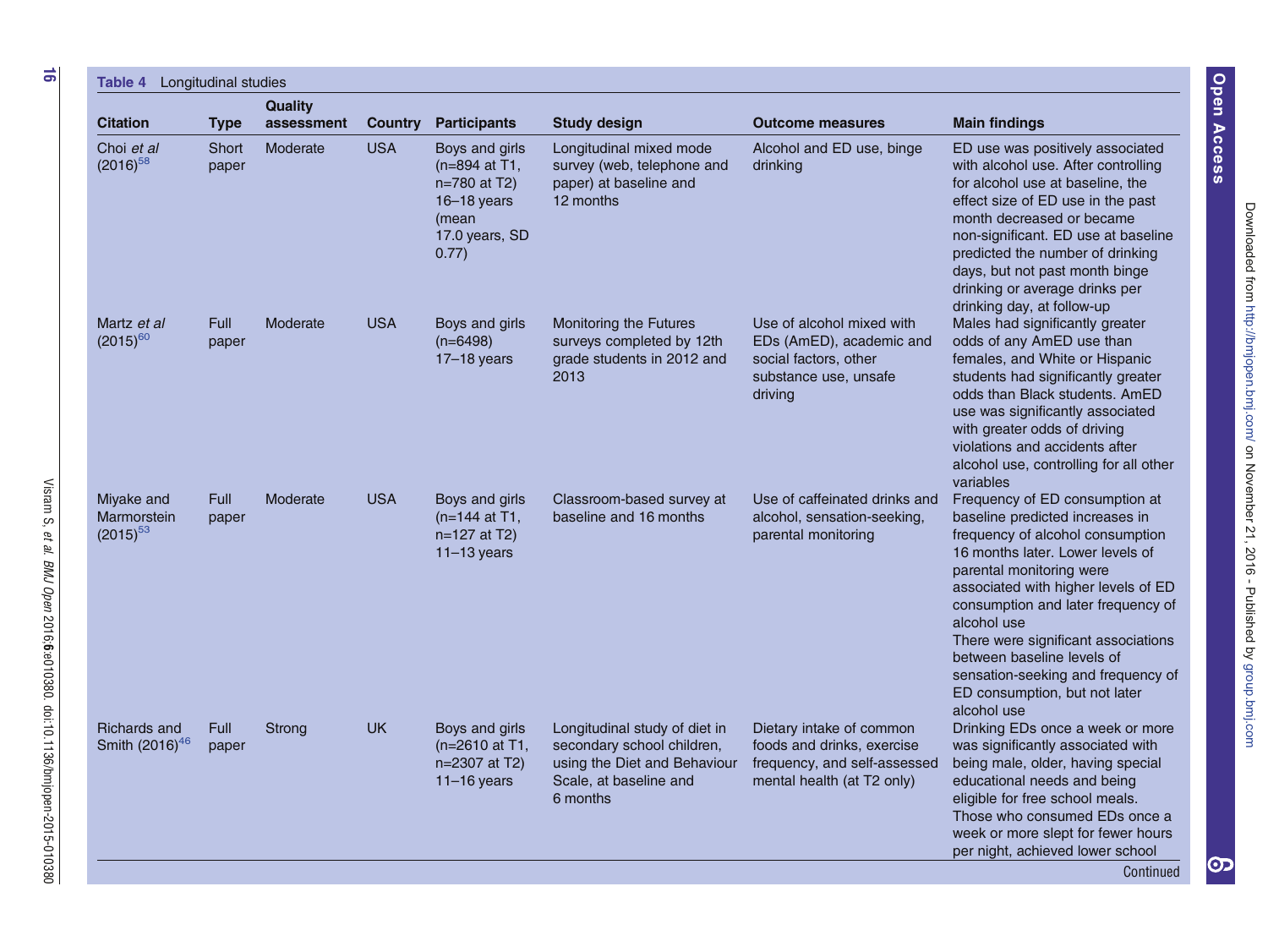|                   | <b>Main findings</b>                 | attendance, higher Junk Food | scores, and exercised more | frequently (though the latter effect | was only marginally significant) | ED consumption alone was not | predictive of stress, anxiety or | depression at 6-month follow-up. | However, in the regression | analyses, high stress levels were | associated with being a member of | the frequent EDs/infrequent | breakfast condition |  |
|-------------------|--------------------------------------|------------------------------|----------------------------|--------------------------------------|----------------------------------|------------------------------|----------------------------------|----------------------------------|----------------------------|-----------------------------------|-----------------------------------|-----------------------------|---------------------|--|
|                   | <b>Outcome measures</b>              |                              |                            |                                      |                                  |                              |                                  |                                  |                            |                                   |                                   |                             |                     |  |
|                   | Study design                         |                              |                            |                                      |                                  |                              |                                  |                                  |                            |                                   |                                   |                             |                     |  |
|                   | Type assessment Country Participants |                              |                            |                                      |                                  |                              |                                  |                                  |                            |                                   |                                   |                             |                     |  |
|                   |                                      |                              |                            |                                      |                                  |                              |                                  |                                  |                            |                                   |                                   |                             |                     |  |
|                   | Quality                              |                              |                            |                                      |                                  |                              |                                  |                                  |                            |                                   |                                   |                             |                     |  |
|                   |                                      |                              |                            |                                      |                                  |                              |                                  |                                  |                            |                                   |                                   |                             |                     |  |
| Table 4 Continued | Citation                             |                              |                            |                                      |                                  |                              |                                  |                                  |                            |                                   |                                   |                             |                     |  |

people aged between 11 and 18 years. Studies were largely conducted in North America (n=22) or Europe (n=12), yet all of the qualitative studies were from Australia or New Zealand [\(table 5](#page-17-0)). Other study contexts included the Middle East (n=5) and South America (n=1). Equal numbers of studies were rated as being of strong or moderate quality (n=23 each).

# Effects of energy drink consumption

# Consumption patterns and associations with health-related behaviours

Cross-sectional survey data suggest that the use of energy drinks is patterned by gender, with several studies indicating that boys were more likely to report consumption than girls, and in greater quantities.<sup>29–[46](#page-21-0)</sup> Larson et  $a<sup>33</sup>$  $a<sup>33</sup>$  $a<sup>33</sup>$ found a significant association between regular consumption and lower frequency of breakfast for girls only, while Bryant Ludden and Wolfson<sup>[36](#page-21-0)</sup> found that girls were more likely than boys to report expectations around appetite suppression. Patterns of use according to age were less clear cut, with some studies showing that consumption levels increased with age  $32^{38}$   $40^{46-5}$ and others demonstrating that the converse was true[.29 43 48 51](#page-21-0) Mixed racial and ethnic patterns were also identified. Martz et al found that black students were less likely to consume energy drinks than their white or Hispanic counterparts, whereas other studies have suggested that consumption levels are highest among black, Hispanic and/or Aboriginal students.<sup>[44 48 52](#page-21-0)</sup> Higher consumption levels were positively associated with being underweight or obese, being from a single parent family, receiving free school meals, having special educational needs and higher spending money[.44 46 48](#page-21-0)–<sup>50</sup> Young people with higher academic averages, higher sense of coherence, higher levels of parental monitoring and more educated parents were less likely to consume energy drinks.<sup>14 41</sup> <sup>48 53</sup> <sup>54</sup>

The main health-related behaviours found to be positively and consistently associated with energy drink consumption were use of alcohol and/or binge drinking, smoking or susceptibility to smoking and other substance use.[14 30 33 34 38 39 41 47](#page-21-0) [55](#page-22-0)–<sup>57</sup> Recent longitudinal studies have found that the use of energy drinks at baseline predicted either number of drinking days or frequency of alcohol consumption at follow-up  $(12 \text{ or } 16 \text{ months})$ .<sup>53 [58](#page-22-0)</sup> Furthermore, young people who consumed alcohol mixed with energy drinks were more likely to feel and be perceived as more intoxicated, and to have greater odds of driving violations and accidents, after controlling for all other factors.<sup>[59 60](#page-22-0)</sup> Consumption of energy drinks has been linked to sensation-seeking, $29\frac{38\frac{39}{53}\frac{53}{57}}{57}$  self-destructive behaviour,<sup>[39](#page-21-0)</sup> problems with behavioural regulation and metacognitive skills, $61$  and poor lifestyle behaviours,[49](#page-21-0) including regularly eating junk food or fast food.<sup>[46 52](#page-21-0)</sup> Al-Hazzaa *et al*<sup>[62](#page-22-0)</sup> found that energy drink use was associated with increased sedentary behaviour and with higher levels of physical activity. This finding was reinforced by Larson et  $a l^{33}$  $a l^{33}$  $a l^{33}$  and Park et  $a l$ <sup>[52](#page-21-0)</sup> who found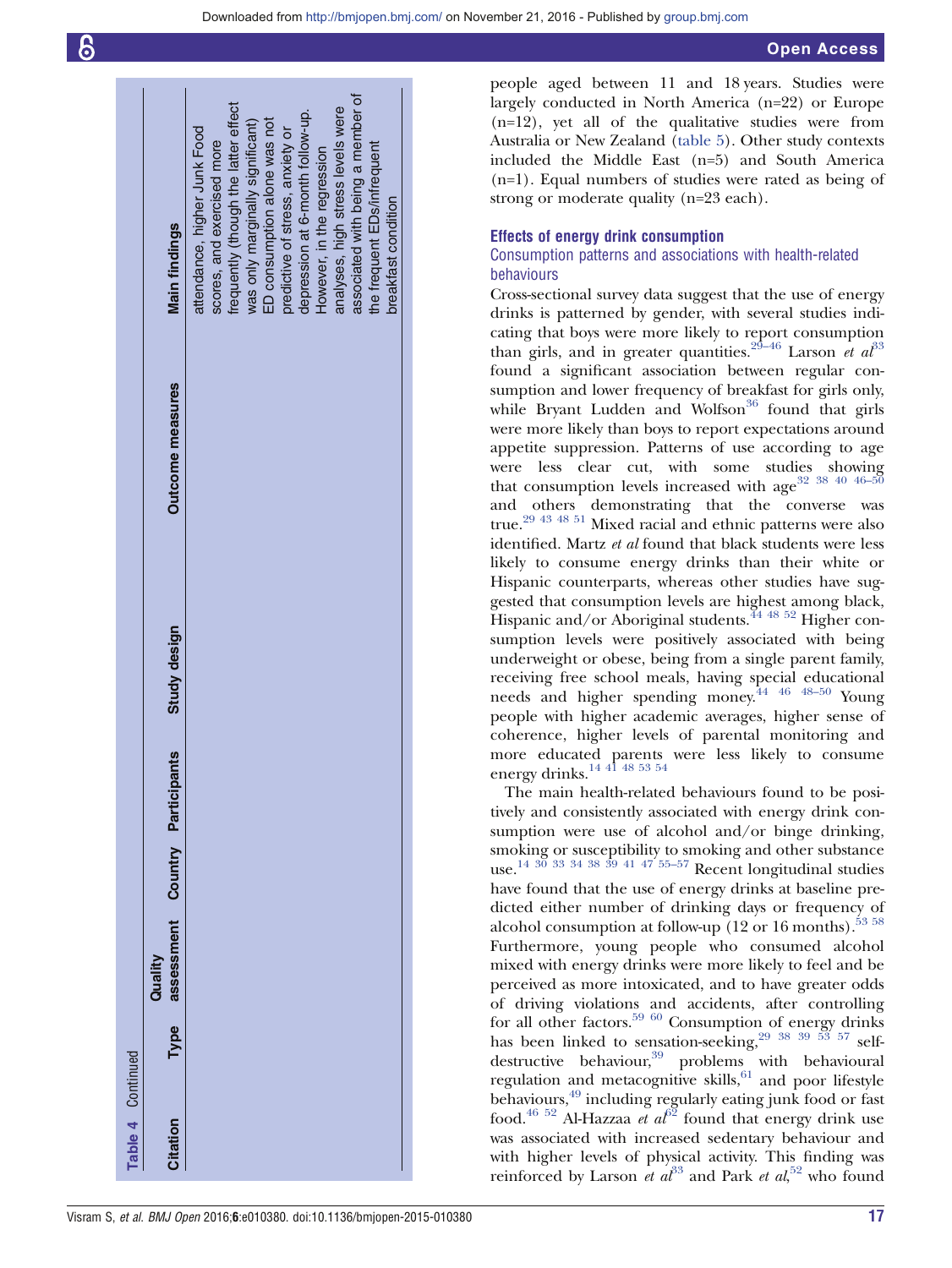<span id="page-17-0"></span>

| Table 5                                  |                      | Qualitative and mixed method studies |                       |                                                              |                                                                                                     |                                                                                                                                   |                                                                                                                                                                                                                                                                                                                                                                                                                   |
|------------------------------------------|----------------------|--------------------------------------|-----------------------|--------------------------------------------------------------|-----------------------------------------------------------------------------------------------------|-----------------------------------------------------------------------------------------------------------------------------------|-------------------------------------------------------------------------------------------------------------------------------------------------------------------------------------------------------------------------------------------------------------------------------------------------------------------------------------------------------------------------------------------------------------------|
|                                          |                      | <b>Quality</b>                       |                       |                                                              |                                                                                                     |                                                                                                                                   |                                                                                                                                                                                                                                                                                                                                                                                                                   |
| <b>Citation</b>                          | <b>Type</b><br>Full  | assessment                           | <b>Country</b>        | <b>Participants</b>                                          | <b>Study design</b>                                                                                 | <b>Aims</b>                                                                                                                       | <b>Main findings</b>                                                                                                                                                                                                                                                                                                                                                                                              |
| <b>Bunting</b><br>et al<br>$(2013)^{68}$ | paper                | Strong                               | <b>New</b><br>Zealand | Boys and girls<br>$(n=12)$<br>$16 - 35$ years                | Focus groups stratified by<br>age (16-21, 22-28 and<br>29-35 years)                                 | To obtain participants'<br>perceptions of caffeinated<br><b>EDs</b>                                                               | Themes: advertising, age, alcohol,<br>brand, efficacy, energy-seeking, gender,<br>health, peer influence, product attributes,<br>and safety<br>Taste appeared to be the primary driver<br>motivating the purchase and repurchase<br>of EDs                                                                                                                                                                        |
| Costa<br>et al<br>$(2014)^{69}$          | <b>Full</b><br>paper | Strong                               | Australia             | Boys and girls<br>$(n=40)$<br>$12 - 15$ years                | Focus groups                                                                                        | To explore perceptions,<br>patterns, and contexts of ED<br>use                                                                    | Themes: knowledge about ED brands<br>and content, ED use, reasons for ED<br>use, physiological effects and influences<br>on ED use<br>Participants were familiar with a range of<br>EDs and most had used them at least<br>once, but had limited knowledge of ED<br>ingredients and could not easily<br>differentiate them from other drink types                                                                 |
| Jones<br>$(2011)^{70}$                   | <b>Full</b><br>paper | Strong                               | Australia             | Boys and girls<br>$(n=95)$<br>$12-14$ years<br>$15-17$ years | Focus groups (separate by<br>age and gender),<br>supplemented with school<br>and online survey data | To explore perceptions and<br>consumption of alcohol EDs<br>(AEDs)                                                                | Many participants commenting that they<br>had consumed AEDs, or seen others<br>consuming them. Findings suggest they<br>may be particularly popular among<br>young females<br>Drinking in the 15-17 age group took<br>place predominantly at parties and<br>friends' houses, as well as at family<br>gatherings<br>Only a small number of survey<br>respondents raised negative<br>consequences of consuming AEDs |
| O'Dea<br>$(2003)^{71}$                   | <b>Full</b><br>paper | Strong                               | Australia             | Boys and girls<br>$(n=78)$ 11-<br>18 years                   | Focus groups                                                                                        | To explore the type of<br>nutritional supplements and<br>drinks consumed by<br>adolescents, along with<br>reasons for consumption | In the 2 weeks prior to the focus groups,<br>42.3% of participants had consumed<br>EDs (compared with 54.6% who<br>consumed sports drinks)<br>Reasons for consumption of EDs:<br>energy, taste, sports performance, soft<br>drink substitute, peer group pressure,<br>attractive packaging                                                                                                                        |

et al.

BMJ Open

2016;6:e010380.

doi:10.1136/bmjopen-2015-010380

Open Access Access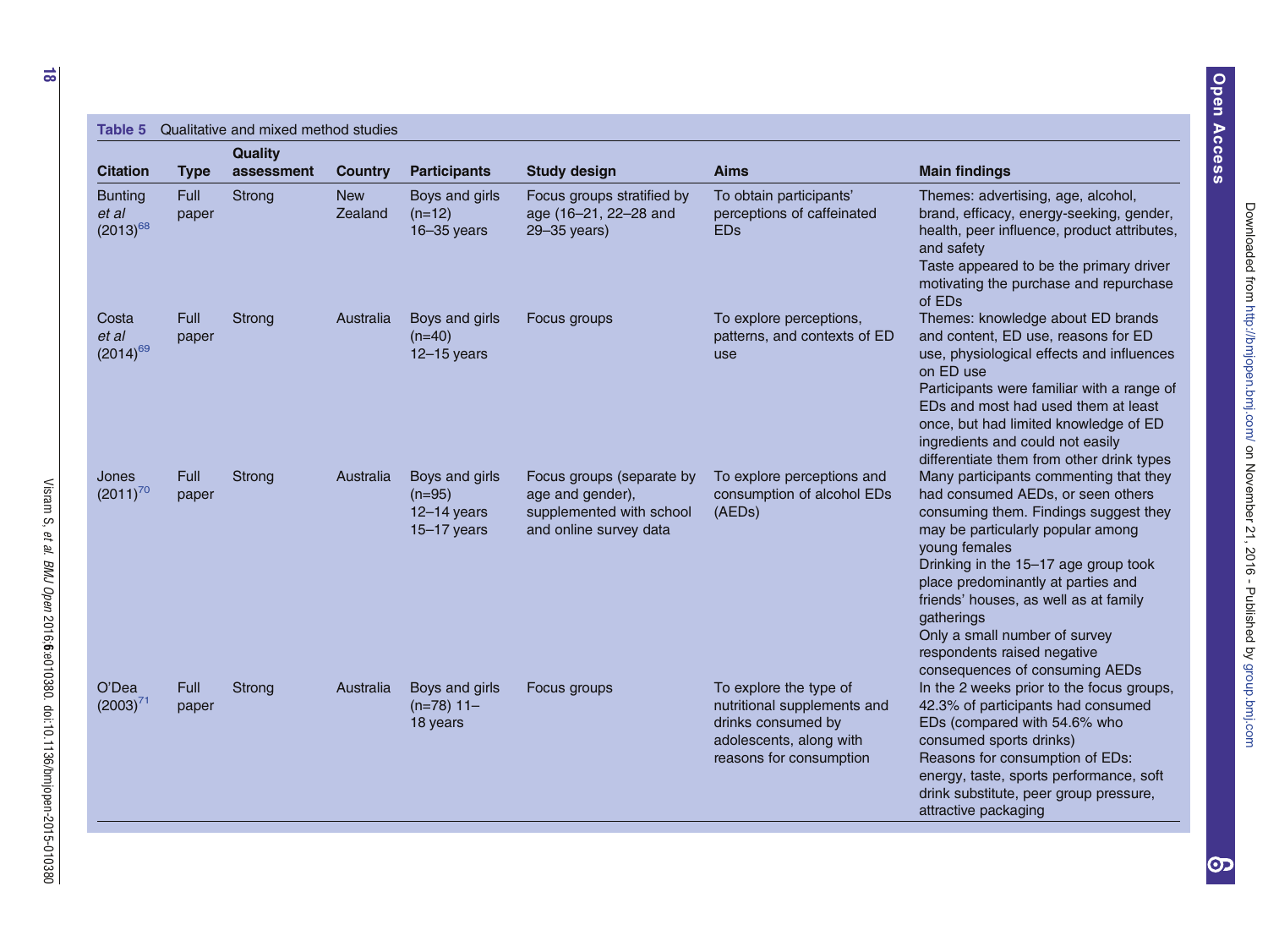that energy drink use was correlated with hours spent watching TV or playing video games, and Azagba et  $al^{48}$  $al^{48}$  $al^{48}$ and Nowak and Jasionowski, $43$  who found that consumption was more likely among young people who participated in sports, suggesting a link with diverse leisure activities.

# Detrimental health and other effects

Using a representative sample of Finns aged 12–18 years, Huhtinen *et al*<sup>[31](#page-21-0)</sup> found that daily use of energy drinks was strongly associated with four health symptoms: headache, sleeping problems, irritation and tiredness/fatigue. Those who used energy drinks several times a day were 4.5 times as likely to experience headaches and 3.5 times as likely to experience sleeping problems, in comparison with those who did not consume these drinks. However, a more recent study found that the relationship between energy drinks and health symptoms was partly mediated through going to bed late.<sup>[63](#page-22-0)</sup> A similar survey of  $10-12$ years in Iceland found that prevalence of physical symptoms such as headaches, stomach aches and sleeping problems generally increased with greater energy drink use for boys and girls, although the frequency of these symptoms was less common among boys on all occasions  $(p<0.001)$ .<sup>[42](#page-21-0)</sup> Other cross-sectional studies have demonstrated positive correlations between energy drink consumption and sleeping problems,  $46 \overline{61}$  $46 \overline{61}$  self-reported medical treatment for an injury,  $57 \text{ odds of sustainability}$  $57 \text{ odds of sustainability}$ recent or lifetime traumatic brain injury $41$  and hyperactivity/inattention symptoms.[45](#page-21-0)

The link between adverse health outcomes and ingestion of energy drinks is supported by routinely collected poison centre data from Australia and the USA.<sup>[64](#page-22-0)–66</sup> However, these are based on self-report data and the numbers are relatively small. For example, 62 children (mean age 36 months) who had accidentally ingested energy drinks were reported to the New South Wales Poisons Information Centre between 2004 and 2010.<sup>[65](#page-22-0)</sup> Fourteen had symptoms probably related to energy drink consumption—most commonly hyperactivity—and nine required assessment in hospital. In the USA, 4854 calls (0.2%) received by the National Poison Data System in 2010–2011 were for energy drink exposure cases.<sup>[64](#page-22-0)</sup> Almost half (46%) were under 6 years, but older children reported the largest proportion of moderate or major effects, such as cardiac rhythm disturbances, hypertension and hyperthermia.

# Impact on sports performance

Of the three experimental studies identified through the review, two measured the effects of a commercially available energy drink on aspects of sports performance in junior athletes. Pre-exercise ingestion of an energy drink significantly improved handgrip force, running pace at high intensity and number of sprints during a simulated match among tennis players, $67$  and enhanced jump performance, mean leg muscle power output, perception of muscle power and perceived endurance among basketball players.<sup>[68](#page-22-0)</sup> However, it did not have any influence on mean running pace, peak running speed or ball velocity in the first study, or the precision of basketball shots, number of free throws per second or distances covered by the players in the second study. During the simulated tennis match, sweat rate was slightly higher in the experimental group, producing significantly higher dehydration ( $p<0.05$ ).<sup>6</sup>

# Attitudes towards energy drink consumption

Three major themes emerged through our analysis of the qualitative or mixed method studies and relevant survey results: reasons for use; influences on use and perceived efficacy and impact.

# Reasons for use

Taste was consistently reported as the primary driver motivating the purchase and consumption of energy drinks, with energy-seeking emerging as an important but secondary driver.<sup>69–72</sup> Participants involved in sports, particularly boys, reported using energy drinks as stimulants to enhance their sports performance. Others described using energy drinks as an alternative to soft drinks but only when they had enough money, as they were reported to be more expensive. Typical responses included: "Wakes you up, makes you feel alert and it tastes nice"; "It makes me go hyper" and "I drink it before soccer and I don't lose energy as fast".<sup>[72](#page-22-0)</sup> Jones<sup>[71](#page-22-0)</sup> explored perceptions of alcohol-energy drinks (AEDs) among 12–17 years and suggested that young people liked them because they increased the 'fun' at parties and acted as a 'pick me up'. They also found that the packaging of AEDs (to look like soft drinks) was a factor, particularly for younger teenagers and girls.

# Influences on use

Advertising and brand loyalty emerged as major influences on young people's use of energy drinks, with participants reporting seeing them advertised on TV, the internet, through games promotions, via sports sponsorship and in shops. In a focus group study involving three age groups (16–21, 22–28 and 29–35 years), industry marketing was seen to target specific drinks at men or women, using sexualised imagery and humour. $69$ Participants in the youngest age group appeared to be more conscious than those in the older groups of the social image they were portraying in their choices, as well as being more sensitive to peer influences when making purchasing decisions. Social situations—and spending time with friends—provided a common context for energy drink consumption across the studies. Parents also played a key role in influencing participants' use of energy drinks, either by disapproving and prohibiting or encouraging and endorsing their use.<sup>[70](#page-22-0)</sup> It was generally agreed that energy drinks were easily accessible, from convenience stores or supermarkets, provided by parents, shared by siblings or friends, or obtained free at sponsored events.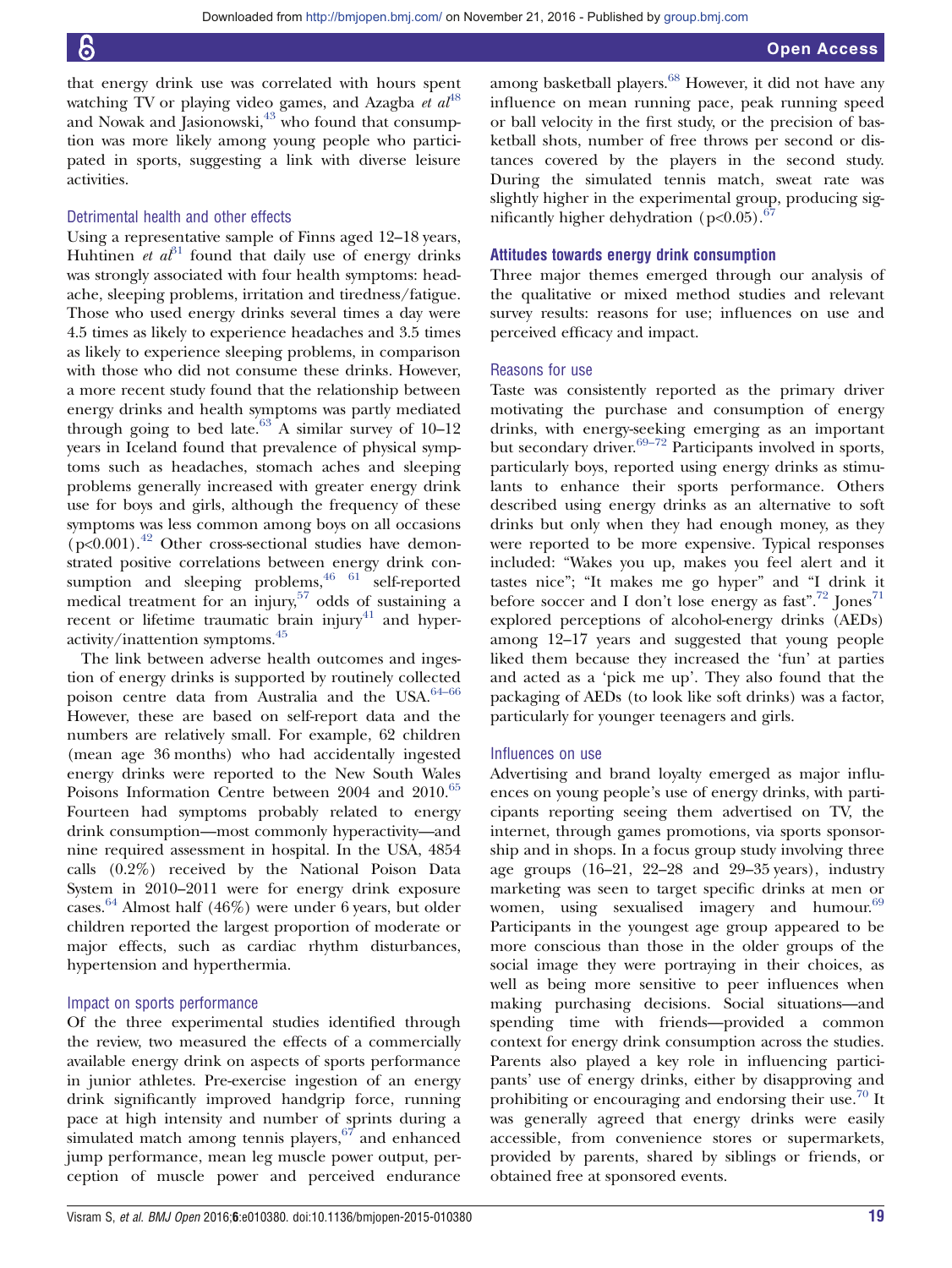# Open Access

# Perceived efficacy and impact

Energy drinks were perceived to confer various beneficial effects on young people's bodies and their sports performance. Participants in one study described shortterm health benefits, prevention of illness, improved immunity and a desire to rectify a poor diet.<sup>[72](#page-22-0)</sup> Others described scenarios where adults used energy drinks to effectively alleviate tiredness related to work, travel or family commitments, leading Costa et  $a\bar{t}^{70}$  $a\bar{t}^{70}$  $a\bar{t}^{70}$  to suggest that these drinks were 'normalised and perceived as necessary to meet the demands of a busy lifestyle' (p. 187). Few participants across the studies raised any negative or harmful effects, suggesting young people were either unaware of, or chose to ignore, the possible risks. Negative consequences associated with using AEDs were perceived to relate to the inclusion of a stimulant and depressant in one drink, and difficulties sleeping after consumption.<sup>[71](#page-22-0)</sup> In the study by Bunting et  $al_0^{69}$  $al_0^{69}$  $al_0^{69}$  more negative connotations became apparent in the older, adult age groups (22–28 and 29–35 years), who displayed greater scepticism as to whether energy drinks were safe. However, concerns regarding sugar content emerged across all groups and moderation was stressed due to the perceived risks of overconsumption, as opposed to general consumption of energy drinks. The youngest age group (16–21 years) believed these drinks were safe as they would not be on sale if caffeine levels were too high. Findings from other studies highlight limited knowledge of the ingredients of energy drinks, particularly among younger participants.<sup>[70 71](#page-22-0)</sup>

# **DISCUSSION**

# Summary of principal findings

This review set out to examine evidence of any associations between children and young people's health and well-being, social, behavioural and educational outcomes, and their consumption of energy drinks. It also sought to explore consumer experiences and attitudes towards these drinks.

The evidence demonstrates that the use of energy drinks by children and young people is associated with a number of adverse outcomes and health-damaging behaviours. A total of 410 studies were located, with 46 meeting our inclusion criteria. Two randomised controlled trials demonstrated that pre-exercise ingestion of an energy drink had a positive impact on some aspects of sports performance. However, both studies involved small numbers of elite junior athletes and the results should therefore be treated with some caution. Several cross-sectional studies indicated that energy drink use by children and young people was strongly and positively associated with higher rates of smoking, alcohol and other substance use, as well as being linked to physical health symptoms such as headaches, stomach aches, hyperactivity and insomnia. Two studies provided some evidence of a dose–response effect, although none of the studies was able to determine causality. Use was

found to be patterned by gender, with boys consuming more energy drinks than girls, and also by age, although there was some disagreement between studies on the direction of the association. Interestingly, the highest consumption levels have been observed in sedentary individuals and in physically active individuals, suggesting a link with sport as well as screen-based leisure activities. Previous qualitative studies have reported perceived beneficial effects on young people's bodies and sports performance, with little mention of any negative effects and limited knowledge of energy drink ingredients among participants. Taste and energy-seeking were identified as key drivers for consumption. Advertising and brand loyalty have been highlighted as major influences on young people's attitudes towards energy drinks, and peers, parents and siblings were also found to play an important role.

# Comparison with other studies

This is the first comprehensive review of the scientific literature to focus exclusively on evidence relating to the consumption of energy drinks by children and young people. Previous reviews have tended to examine the benefits and risks associated with specific energy drink components, such as sugar or caffeine. These studies provide important insights but fail to account for the fact that the presence of other substances such as guarana, ginseng and taurine in variable quantities may generate uncertain interactions and exacerbate any risks.[73](#page-22-0) In addition, there is an established biochemical interaction between energy drink contents and alcohol, resulting in physical and psychological side effects and increased risk-taking behaviour.<sup>74 75</sup> The aforementioned EFSA study found that more than half of young energy drink consumers (53%) reported co-consumption with alcohol.[3](#page-21-0) Qualitative studies suggest that young adults use energy drinks to continue partying and drinking alcohol over a longer period, and that they may experience negative effects ranging from difficulty sleep-ing to being admitted to hospital.<sup>[76 77](#page-22-0)</sup> Further evidence is provided by the numerous clinical case reports relating to young people receiving emergency treatment for overconsumption of energy drinks with or without alcohol in recent years (for examples, see: $78-82$ ).

Consumption of sugar-sweetened beverages by children and young people has been shown to result in greater weight gain, increased body mass index and higher incidence of type 2 diabetes.<sup>[18](#page-21-0) [83](#page-22-0)</sup> A review on the suitability of caffeinated drinks for children found that high caffeine intakes (>5 mg/kg body weight per day) were associated with an increased risk of anxiety and withdrawal symptoms.<sup>[84](#page-22-0)</sup> However, evidence from adult studies and expert panels was used to suggest that relatively small amounts of caffeine may benefit cognitive function and sports performance, as well as contributing to daily fluid intakes. Furthermore, the author was a paid member of the Tea Advisory Panel and the work was funded by the UK Tea Council. Several other studies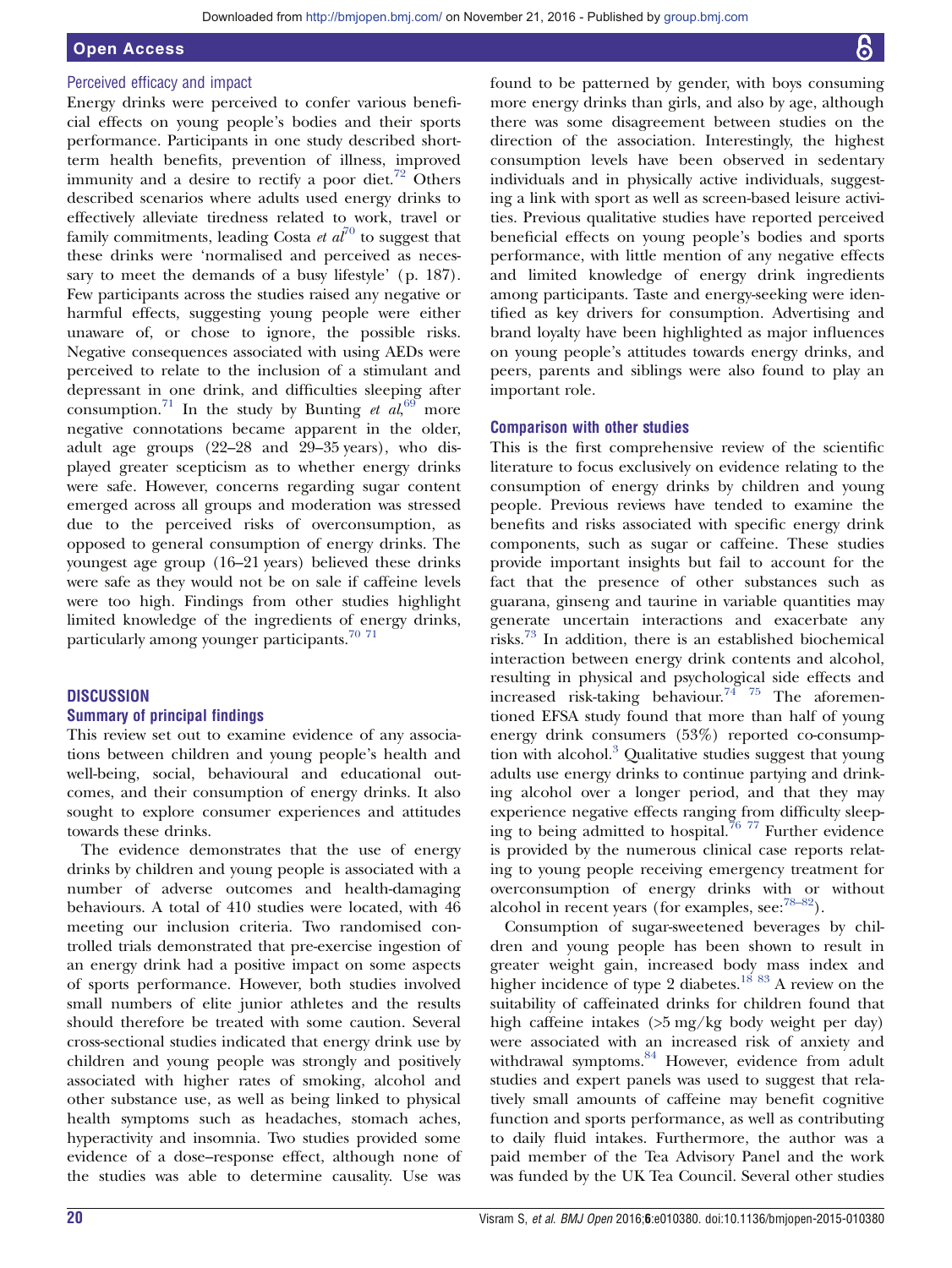located through our review were funded by the soft drinks industry or conducted by researchers with acknowledged conflicts of interest. Previous independent reviews on energy drinks highlight a number of implications for children's health and well-being, although they also draw on expert opinion and adult studies.<sup>12</sup> <sup>13</sup> <sup>24-27</sup> A report by the Committee on A report by the Committee on Nutrition and the Council on Sports Medicine and Fitness in the US raises concerns about the unintentional (through the use of energy drinks for rehydration) and intentional (through the use of energy drinks to combat fatigue) ingestion of potentially large amounts of caffeine and other stimulant substances.<sup>[12](#page-21-0)</sup> They suggest that paediatricians have a role to play in educating children and parents on the differences between sports and energy drinks, and to counsel that routine ingestion of sugar-sweetened beverages should be avoided or restricted.

# Strengths and limitations of the study

The strengths of our review include the comprehensiveness of our searches, the systematic study selection process and rigorous synthesis methods used. The review was undertaken by a multidisciplinary team of independent academic researchers. The inclusion of qualitative research exploring children and young people's views on energy drinks, alongside quantitative studies on health and other effects associated with their consumption, helps to enhance the relevance of the findings for the design and evaluation of future policy and practice interventions.

As with any literature review, the strength of our conclusions is limited by the quality of the individual studies, which varied. The small sample sizes in the experimental and retrospective studies, reliance on selfreport data in many of the observational studies and small number of qualitative studies located are all limitations of the review. Very few of the included studies examined educational or social outcomes, highlighting a need for further research that examines the short-term and long-term impact of energy drinks in relation to a wider range of outcomes. Almost half of the studies were conducted in North America and most involved high school students rather than younger children. Owing to time and resource constraints, we excluded non-English language publications and may not have identified all unpublished studies.

# Conclusion and policy implications

This review adds to the growing evidence base on the health effects associated with energy drink consumption and suggests that there may be more negative than positive implications for children and young people. However, factors such as taste, brand loyalty and perceived beneficial effects help to enhance their popularity among young consumers. Consideration of the

patterns and reasons for energy drink consumption identified in this review may help future interventions to ensure appropriate behaviours are targeted and are relevant to the population. Gender was identified as an important factor, in combination with gendered marketing and perceived links to sports performance, particularly among boys. The challenge for policies and interventions that seek to address this issue is to recognise the complexities of children and young people's consumption choices. Although health education targeting individuals is unlikely to achieve a substantial impact, definitive information about the safety of energy drink consumption should be provided by healthcare and other professionals, who may in turn need guidance, for example, from the UK National Institute of Health and Care Excellence (NICE). More research is needed to explore the longer-term health impacts, given that childhood and adolescence are critical yet understudied periods in the development of health-related behaviours. The potential effects of heavy and long-term energy drink consumption on child development, behaviour and educational outcomes also warrant further study.

### Author affiliations

<sup>1</sup>School of Medicine, Pharmacy and Health, Durham University Queen's Campus, Stockton-on-Tees, UK

<sup>2</sup>Fuse (UKCRC Centre for Translational Research in Public Health), Newcastle University, Newcastle-upon-Tyne, UK

<sup>3</sup>School of Health and Social Care, Teesside University, Middlesbrough, UK 4 Department of Psychology, Durham University, Durham, UK

Contributors SV, AAL, MC and DMR designed the study and obtained funding. SV wrote the review protocol and conducted the searches. SV, DMR, MC and AAL screened titles and full papers, assessed study quality, extracted data and undertook the narrative synthesis. SJC provided administrative and technical support. All authors contributed to the drafting of the paper and approved the final submitted version. The authors of this manuscript take responsibility for the integrity of the data and the accuracy of the data analysis.

Funding The review was funded as part of a larger study by The Children's Foundation (registered charity no. 1000013). AAL and MC are members of Fuse (UKCRC Centre for Translational Research in Public Health), and SV is an associate member. Funding for Fuse comes from the British Heart Foundation, Cancer Research UK, Economic and Social Research Council, Medical Research Council, and the National Institute for Health Research, under the auspices of the UK Clinical Research Collaboration, and is gratefully acknowledged (MRC grant number MR/K02325X/1).

Disclaimer This paper reports independent research commissioned and funded by The Children's Foundation Child Health Research Programme 2013–2014. The funders had no role in the study design, data collection and analysis, or preparation of any publications or dissemination materials. The views expressed in this publication are those of the authors and not necessarily those of The Children's Foundation or any other funder.

Competing interests None declared.

Provenance and peer review Not commissioned; externally peer reviewed.

Data sharing statement No additional data are available.

**Open Access** This is an Open Access article distributed in accordance with the terms of the Creative Commons Attribution (CC BY 4.0) license, which permits others to distribute, remix, adapt and build upon this work, for commercial use, provided the original work is properly cited. See: [http://](http://creativecommons.org/licenses/by/4.0/) [creativecommons.org/licenses/by/4.0/](http://creativecommons.org/licenses/by/4.0/)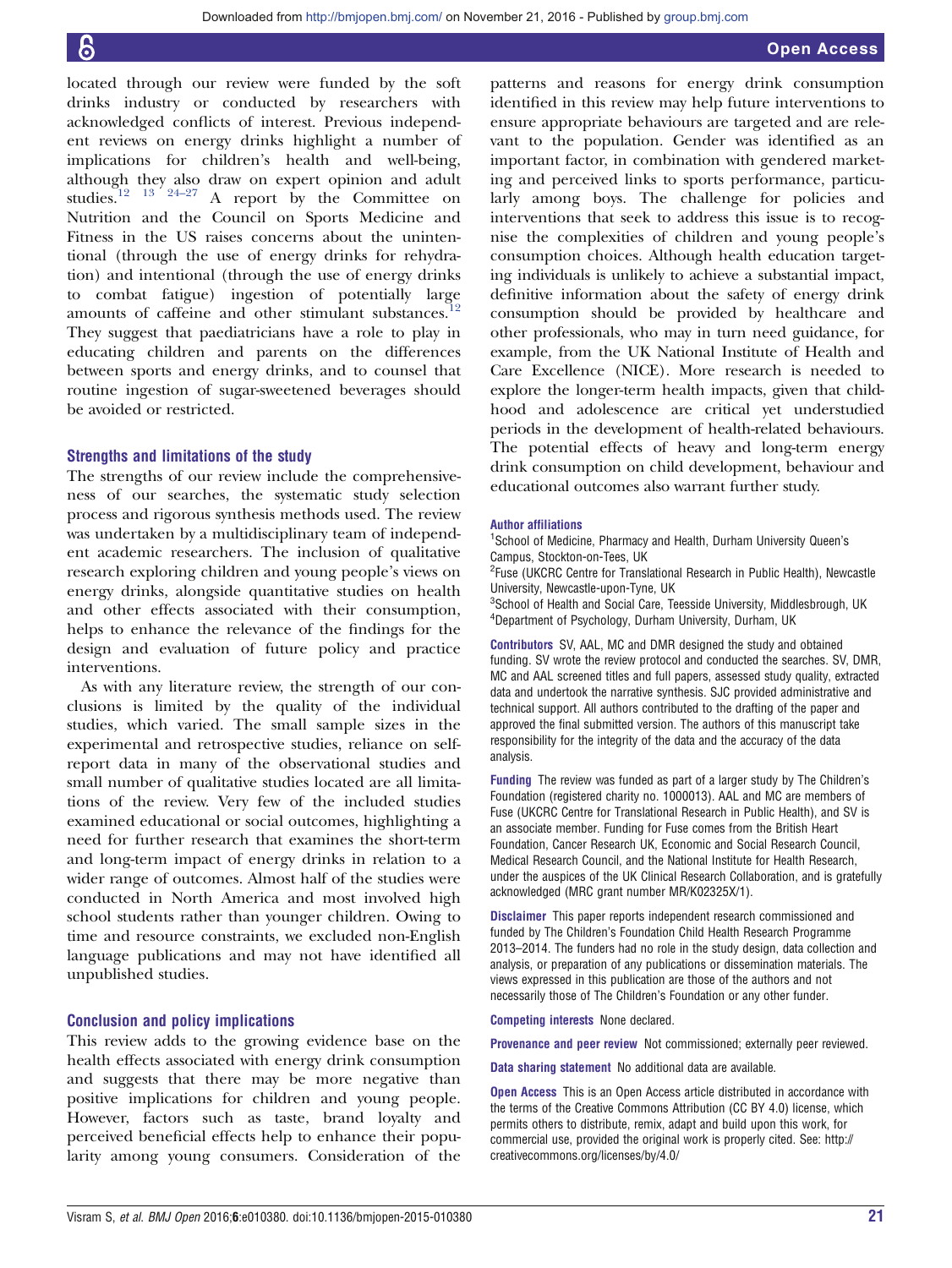# **REFERENCES**

<span id="page-21-0"></span>Open Access

- 1. BSDA. Code of practice on energy drinks. London: British Soft Drinks Association, 2015.
- 2. BDSA. Changing Tastes. The UK Soft Drinks Annual Report 2015. London: British Soft Drinks Association, 2015.
- 3. Nomisma-Arete Consortium. External scientific report. Gathering consumption data on specific consumer groups of energy drinks. Parma, Italy: European Food Safety Authority, 2013.
- 4. Alford C, Cox H, Wescott R. The effects of red bull energy drink on human performance and mood. [Amino Acids](http://dx.doi.org/10.1007/s007260170021) 2001;21: 139–50.
- 5. Ganio MS, Klau JF, Casa DJ. Effect of caffeine on sport-specific endurance performance: a systematic review. [J Strength Cond Res](http://dx.doi.org/10.1519/JSC.0b013e31818b979a) 2009;23:315–24.
- 6. Peeling P, Dawson B. Influence of caffeine ingestion on perceived mood states, concentration, and arousal levels during a 75-min university lecture. Adv Physiol Educ 2007;31:332–5.
- 7. Scholey AB, Kennedy DO. Cognitive and physiological effects of an 'energy drink': an evaluation of the whole drink and of glucose, caffeine and herbal flavouring fractions. [Psychopharmacology \(Berl\)](http://dx.doi.org/10.1007/s00213-004-1935-2) 2004;176:320–30.
- 8. Ishak WW, Ugochukwu C, Bagot K, et al. Energy drinks: psychological effects and impact on well-being and quality of life-a literature review. Innov Clin Neurosci 2012;9:25–34.
- 9. Oddy WH, O'Sullivan TA. Energy drinks for children and adolescents. BMJ 2009;339:b5268.
- 10. Smithers R. Call for ban on selling 'addictive' energy drinks to children. The Guardian 26 February 2015.
- 11. Tibbetts G. Teenager collapsed after becoming addicted to Red Bull. The Telegraph 21 November 2008.
- 12. Committee on Nutrition and the Council on Sports Medicine and Fitness. Sports drinks and energy drinks for children and adolescents: are they appropriate? [Pediatrics](http://dx.doi.org/10.1542/peds.2011-0965) 2011;127:1182–9.
- 13. Seifert SM, Schaechter JL, Hershorin ER, et al. Health effects of energy drinks on children, adolescents, and young adults. [Pediatrics](http://dx.doi.org/10.1542/peds.2009-3592) 2011;127:511–28.
- 14. Terry-McElrath YM, O'Malley PM, Johnston LD. Energy drinks, soft drinks, and substance use among United States secondary school students. [J Addict Med](http://dx.doi.org/10.1097/01.ADM.0000435322.07020.53) 2014;8:6-13.
- 15. Harris R, Nicoll AD, Adair PM, et al. Risk factors for dental caries in young children: a systematic review of the literature. Community Dent Health 2004;21(1 Suppl):71–85.
- 16. Ludwig D, Peterson K, Gortmaker S. Relation between consumption of sugar-sweetened drinks and childhood obesity: a prospective, observational analysis. [Lancet](http://dx.doi.org/10.1016/S0140-6736(00)04041-1) 2001;357:505–8.
- 17. Mrdjenovic G, Levitsky DA. Nutritional and energetic consequences of sweetened drink consumption in 6- to 13-year-old children. [J Pediatr](http://dx.doi.org/10.1067/mpd.2003.200) 2003;142:604–10.
- 18. Scientific Advisory Committee on Nutrition. Carbohydrates and health. London: TSO, 2015.
- 19. Civil Service. What is a Rapid Evidence Assessment? [http://www.](http://www.civilservice.gov.uk/networks/gsr/resources-and-guidance/rapid-evidence-assessment/what-is) [civilservice.gov.uk/networks/gsr/resources-and-guidance/](http://www.civilservice.gov.uk/networks/gsr/resources-and-guidance/rapid-evidence-assessment/what-is) [rapid-evidence-assessment/what-is](http://www.civilservice.gov.uk/networks/gsr/resources-and-guidance/rapid-evidence-assessment/what-is) (accessed 13 Jun 2014).
- 20. Watt A, Cameron A, Sturm L, et al. Rapid versus full systematic reviews: validity in clinical practice? [ANZ J Surg](http://dx.doi.org/10.1111/j.1445-2197.2008.04730.x) 2008;78:1037-40.
- 21. Parkill AF, Clavisi R, Pattuwage L, et al. Searches for evidence mapping: effective, shorter, cheaper. [J Med Libr Assoc](http://dx.doi.org/10.3163/1536-5050.99.2.008) 2011;99:157–60.
- 22. CASP. CASP Checklists. 2014. [http://www.casp-uk.net/#!](http://www.casp-uk.net/#!casp-tools-checklists/c18f8) [casp-tools-checklists/c18f8](http://www.casp-uk.net/#!casp-tools-checklists/c18f8) (accessed 16 Jun 2014).
- 23. Effective Public Health Practice Project. Quality assessment tool for quantitative studies. Ontario, Canada: Public Health Research, Education and Development Program (PHRED), 2009.
- 24. Alsunni AA. Energy drink consumption: beneficial and adverse health effects. Int J Health Sci (Qassim) 2015;9:468-47
- 25. Breda JJ, Whiting SH, Encarnação R, et al. Energy drink consumption in Europe: a review of the risks, adverse health effects, and policy options to respond. [Front Public Health](http://dx.doi.org/10.3389/fpubh.2014.00134) 2014;2:134.
- 26. Ibrahim NK, Iftikhar R. Energy drinks: Getting wings but at what health cost? [Pak J Med Sci](http://dx.doi.org/10.12669/pjms.306.5396) 2014;30:1415-19.
- 27. Owens JA, Mindell J, Baylor A. Effect of energy drink and caffeinated beverage consumption on sleep, mood, and performance in children and adolescents. [Nutr Rev](http://dx.doi.org/10.1111/nure.12150) 2014;72:65-71.
- 28. Popay J, Roberts H, Sowden A, et al. Guidance on the Conduct of Narrative Synthesis in Systematic Reviews. A Product from the ESRC Methods Programme. Swindon: Economic and Social Research Council (ESRC), 2006.
- 29. Azagba S, Langille D, Asbridge M. An emerging adolescent health risk: caffeinated energy drink consumption patterns among high school students. [Prev Med](http://dx.doi.org/10.1016/j.ypmed.2014.01.019) 2014;62:54-9.
- 30. Gambon DL, Brand HS, Boutkabout C, et al. Patterns in consumption of potentially erosive beverages among adolescent school children in the Netherlands. [Int Dent J](http://dx.doi.org/10.1111/j.1875-595X.2011.00067.x) 2011;61:247-51.
- 31. Huhtinen H, Lindfors P, Rimpelä A. Adolescents' use of energy drinks and caffeine induced health complaints in Finland. Eur J Public Health 2013;23(Suppl 1):166.
- 32. Kumar GS, Park S, Onufrak S. Association between reported screening and counseling about energy drinks and energy drink intake among U.S. adolescents. [Patient Educ Couns](http://dx.doi.org/10.1016/j.pec.2013.09.026) 2014;94:250–4.
- 33. Larson N, DeWolfe J, Story M, et al. Adolescent consumption of sports and energy drinks: linkages to higher physical activity, unhealthy beverage patterns, cigarette smoking, and screen media use. [J Nutr Educ Behav](http://dx.doi.org/10.1016/j.jneb.2014.02.008) 2014;46:181–7.
- 34. Locatelli D, Sanchez Z, Opaleye E, et al. Socioeconomic influences on alcohol use patterns among private school students in São Paulo. [Rev Bras Psiquiatr](http://dx.doi.org/10.1590/S1516-44462012000200012) 2012;34:193–200.
- Musaiger O, Zagzoog N. Knowledge, attitudes and practices toward energy damong adolescents in Saudi Arabia. [Glob J Health Sci](http://dx.doi.org/10.5539/gjhs.v6n4p42)  $2014.642 - 6$
- 36. Bryant Ludden A, Wolfson AR. Understanding adolescent caffeine use: connecting use patterns with expectancies, reasons, and sleep. [Health Educ Behav](http://dx.doi.org/10.1177/1090198109341783) 2010;37:330–42.
- 37. Temple JL, Dewey AM, Briatico LN. Effects of acute caffeine administration on adolescents. [Exp Clin Psychopharmacol](http://dx.doi.org/10.1037/a0021651) 2010;18:510–20.
- Emond JA, Gilbert-Diamond D, Tanski SE, et al. Energy drink consumption and the risk of alcohol use disorder among a national sample of adolescents and young adults. [J Pediatr](http://dx.doi.org/10.1016/j.jpeds.2014.08.050) 2014;165:1194–200.
- 39. Evren C, Evren B. Energy-drink consumption and its relationship with substance use and sensation seeking among 10th grade students in Istanbul. [Asian J Psychiatr](http://dx.doi.org/10.1016/j.ajp.2015.05.001) 2015:15:44-50.
- 40. Gallimberti L, Buja A, Chindamo S, et al. Prevalence of substance use and abuse in late childhood and early adolescence: what are the implications? [Prev Med Rep](http://dx.doi.org/10.1016/j.pmedr.2015.09.018) 2015;2:862-7.
- Ilie G, Boak A, Mann RE, et al. Energy drinks, alcohol, sports and traumatic brain injuries among adolescents. [PLoS ONE](http://dx.doi.org/10.1371/journal.pone.0135860) 2015;10: e0135860.
- 42. Kristjansson AL, Sigfusdottir ID, Mann MJ, et al. Caffeinated sugar-sweetened beverages and common physical complaints in Icelandic children aged 10–12 years. [Prev Med](http://dx.doi.org/10.1016/j.ypmed.2013.10.011) 2014;58:40–4.
- 43. Nowak D, Jasionowski A. Analysis of the consumption of caffeinated energy drinks among Polish adolescents. [Int J Environ Res Public](http://dx.doi.org/10.3390/ijerph120707910) [Health](http://dx.doi.org/10.3390/ijerph120707910) 2015;12:7910–21.
- 44. Reid JL, Hammond D, McCrory C, et al. Use of caffeinated energy drinks among secondary school students in Ontario: prevalence and correlates of using energy drinks and mixing with alcohol. [Can](http://dx.doi.org/10.17269/cjph.106.4684) [J Public Health](http://dx.doi.org/10.17269/cjph.106.4684) 2015;106:e101–8.
- 45. Schwartz DL, Gilstad-Hayden K, Carroll-Scott A, et al. Energy drinks and youth self-reported hyperactivity/inattention symptoms. [Acad](http://dx.doi.org/10.1016/j.acap.2014.11.006) [Pediatr](http://dx.doi.org/10.1016/j.acap.2014.11.006) 2015;15:297–304.
- 46. Richards G, Smith AP. Breakfast and energy drink consumption in secondary school children: breakfast omission, in isolation or in combination with frequent energy drink use, is associated with stress, anxiety, and depression cross-sectionally, but not at 6-month follow-up. [Front Psychol](http://dx.doi.org/10.3389/fpsyg.2016.00106) 2016;7:106.
- 47. Gallimberti L, Buja A, Chindamo S, et al. Energy drink consumption in children and early adolescents. [Eur J Pediatr](http://dx.doi.org/10.1007/s00431-013-2036-1) 2013;172:1335-40.
- Azagba S, Langille D, Asbridge M. The consumption of alcohol mixed with energy drinks: prevalence and key correlates among Canadian high school students. [CMAJ Open](http://dx.doi.org/10.9778/cmajo.20120017) 2013;1:E19–26.
- 49. Faris MeAI, Epuru S, Al-Shimmari S, et al. Alarming high levels of energy drinks consumption among school children in Hail, northern of Saudi Arabia. Int J Child Health Nutr 2015;4:1-13.
- 50. Magnezi R, Bergman LC, Grinvald-Fogel H, et al. A survey of energy drink and alcohol mixed with energy drink consumption. [Isr J Health Policy Res](http://dx.doi.org/10.1186/s13584-015-0052-5) 2015;4:55.
- 51. Arria AM, Bugbee BA, Caldeira KM, et al. Evidence and knowledge gaps for the association between energy drink use and high-risk behaviors among adolescents and young adults. [Nutr Rev](http://dx.doi.org/10.1111/nure.12129) 2014;72 (Suppl 1):87–97.
- 52. Park S, Blanck HM, Sherry B, et al. Factors associated with sugar-sweetened beverage intake among United States high school students. *[J Nutr](http://dx.doi.org/10.3945/jn.111.148536)* 2012;142:306-12.
- 53. Miyake ER, Marmorstein NR. Energy drink consumption and later alcohol use among early adolescents. [Addict Behav](http://dx.doi.org/10.1016/j.addbeh.2014.12.009) 2015;43:60-5.
- 54. Vilija M, Romualdas M. Unhealthy food in relation to posttraumatic stress symptoms among adolescents. [Appetite](http://dx.doi.org/10.1016/j.appet.2013.12.002) 2014;74:86–91.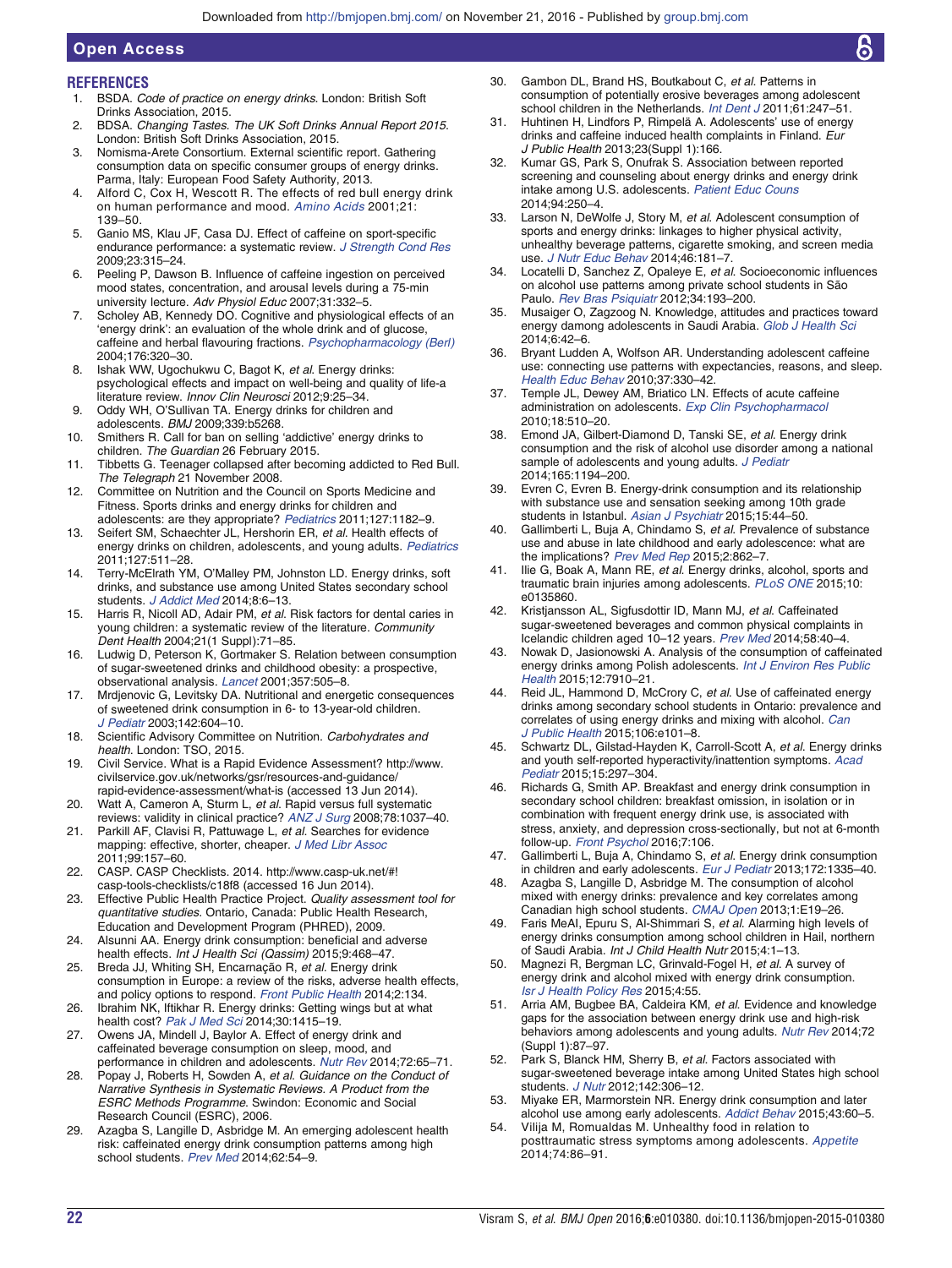- <span id="page-22-0"></span>55. Azagba S, Sharaf MF. Is alcohol mixed with energy drinks consumption associated with susceptibility to smoking? [Prev Med](http://dx.doi.org/10.1016/j.ypmed.2014.01.013) 2014;61:26–8.
- 56. Cotter BV, Jackson DA, Merchant RC, et al. Energy drink and other substance use among adolescent and young adult emergency department patients. [Pediatr Emerg Care](http://dx.doi.org/10.1097/PEC.0b013e3182a6403d) 2013;29:1091-7.
- 57. Hamilton HA, Boak A, Ilie G, et al. Energy drink consumption and associations with demographic characteristics, drug use and injury among adolescents. Can J Public Health 2013;104: e496–501.
- 58. Choi HJ, Wolford-Clevenger C, Brem MJ, et al. The temporal association between energy drink and alcohol use among adolescents: a short communication. [Drug Alcohol Depend](http://dx.doi.org/10.1016/j.drugalcdep.2015.11.009) 2016;158:164–6.
- 59. Lubman DI, Droste N, Pennay A, et al. High rates of alcohol consumption and related harm at schoolies week: a portal study. [Aust N Z J Public Health](http://dx.doi.org/10.1111/1753-6405.12266) 2014;38:536–41.
- 60. Martz ME, Patrick ME, Schulenberg JE. Alcohol mixed energy drink use among US. 12th-grade students: prevalence, correlates, and associations with unsafe driving. [J Adolesc Health](http://dx.doi.org/10.1016/j.jadohealth.2015.01.019) 2015;56: 557–63.
- 61. Van Batenburg-Eddes T, Lee NC, Weeda WD, et al. The potential adverse effect of energy drinks on executive functions in early adolescence. [Front Psychol](http://dx.doi.org/10.3389/fpsyg.2014.00457) 2014;5:457.
- 62. Al-Hazzaa HM, Al-Sobayel HI, Abahussain NA, et al. Association of dietary habits with levels of physical activity and screen time among adolescents living in Saudi Arabia. [J Hum Nutr Diet](http://dx.doi.org/10.1111/jhn.12147) 2014;27(Suppl 2):204–13.
- 63. Koivusilta L, Kuoppamäki H, Rimpelä A. Energy drink consumption, health complaints and late bedtime among young adolescents. [Int J Public Health](http://dx.doi.org/10.1007/s00038-016-0797-9) 2016;61:299–306.
- 64. Seifert SM, Seifert SA, Schaechter JL, et al. An analysis of energy-drink toxicity in The National Poison Data System. [Clin](http://dx.doi.org/10.3109/15563650.2013.820310) [Toxicol \(Phila\)](http://dx.doi.org/10.3109/15563650.2013.820310) 2013;51:566–74.
- 65. Gunja N, Brown JA. Energy drinks: health risks and toxicity. [Med](http://dx.doi.org/10.5694/mja11.10838) [J Aust](http://dx.doi.org/10.5694/mja11.10838) 2012;196:46-9.
- 66. Hernandez RA, Villarreal CL, Fernandez MC. Poison center data identifies increase in energy drink consumption and teens as highest at-risk group. Clin Toxicol 2009;47:756.
- 67. Gallo-Salazar C, Areces F, Abián-Vicén J, et al. Enhancing physical performance in elite junior tennis players with a caffeinated energy drink. [Int J Sports Physiol Perform](http://dx.doi.org/10.1123/ijspp.2014-0103) 2015;10:305–10.
- 68. Abian-Vicen J, Puente C, Salinero JJ, et al. A caffeinated energy drink improves jump performance in adolescent basketball players. [Amino Acids](http://dx.doi.org/10.1007/s00726-014-1702-6) 2014;46:1333-41.
- 69. Bunting H, Baggett A, Grigor J. Adolescent and young adult perceptions of caffeinated energy drinks. A qualitative approach. [Appetite](http://dx.doi.org/10.1016/j.appet.2013.02.011) 2013;65:132–8.
- Costa BM, Hayley A, Miller P. Young adolescents' perceptions, patterns, and contexts of energy drink use. A focus group study. [Appetite](http://dx.doi.org/10.1016/j.appet.2014.05.013) 2014;80:183–9.
- 71. Jones SC. 'You wouldn't know it had alcohol in it until you read the can': adolescents and alcohol-energy drinks. [Australas Market J](http://dx.doi.org/10.1016/j.ausmj.2011.05.) 2011;19:189–95. 005
- 72. O'Dea JA. Consumption of nutritional supplements among adolescents: usage and perceived benefits. [Health Educ Res](http://dx.doi.org/10.1093/her/18.1.98) 2003;18:98–107.
- 73. Sanchis-Gomar F, Pareja-Galeano H, Cervellin G, et al. Energy drink overconsumption in adolescents: implications for arrhythmias and other cardiovascular events. [Can J Cardiol](http://dx.doi.org/10.1016/j.cjca.2014.12.019) 2015;31:572–5.
- Patrick ME, Maggs JL. Energy drinks and alcohol: links to alcohol behaviors and consequences across 56 days. [J Adolesc Health](http://dx.doi.org/10.1016/j.jadohealth.2013.09.013) 2013;54:454–9.
- 75. Peacock A, Bruno R, Martin FH. The subjective physiological, psychological, and behavioural risk-taking consequences of alcohol and energy drink co-ingestion. [Alcohol Clin Exp Res](http://dx.doi.org/10.1111/j.1530-0277.2012.01820.x) 2012;36:2008–15.
- 76. Jones S, Barrie L, Berry N. Why (not) alcohol energy drinks? A qualitative study with Australian university students. [Drug Alcohol](http://dx.doi.org/10.1111/j.1465-3362.2011.00319.x) [Rev](http://dx.doi.org/10.1111/j.1465-3362.2011.00319.x) 2012;31:281–7.
- Pennay A, Lubman D. Alcohol and energy drinks: a pilot study exploring patterns of consumption, social contexts, benefits and harms. [BMC Res Notes](http://dx.doi.org/10.1186/1756-0500-5-369) 2012;5:369.
- 78. Di Rocco JR, During A, Morelli PJ, et al. Atrial fibrillation in healthy adolescents after highly caffeinated beverage consumption: two case reports. [J Med Case Rep](http://dx.doi.org/10.1186/1752-1947-5-18) 2011;5:18.
- 79. Dufendach KA, Horner JM, Cannon BC, et al. Congenital type 1 long QT syndrome unmasked by a highly caffeinated energy drink. [Heart Rhythm](http://dx.doi.org/10.1016/j.hrthm.2011.10.011) 2012;9:285–8.
- 80. Schöffl I, Kothmann JF, Schöffl V, et al. 'Vodka energy': too much for the adolescent nephron? [Pediatrics](http://dx.doi.org/10.1542/peds.2010-2677) 2011:128:e227-31.
- 81. Terlizzi R, Rocchi C, Serra M, et al. Reversible postural tachycardia syndrome due to inadvertent overuse of Red Bull. [Clin Auton Res](http://dx.doi.org/10.1007/s10286-008-0483-y) 2008;18:221–3.
- Yazdi AS, Mayser P, Sander CA. Lichen aureus with clonal T cells in a child possibly induced by regular consumption of an energy drink. [J Cutan Pathol](http://dx.doi.org/10.1111/j.1600-0560.2007.00918.x) 2008;35:960–2.
- 83. Imamura F, O'Connor L, Ye Z, et al. Consumption of sugar sweetened beverages, artificially sweetened beverages, and fruit juice and incidence of type 2 diabetes: systematic review, meta-analysis, and estimation of population attributable fraction. [BMJ](http://dx.doi.org/10.1136/bmj.h3576) 2015;351:h3576.
- 84. Ruxton C. The suitability of caffeinated drinks for children: a systematic review of randomised controlled trials, observational studies and expert panel quidelines. [J Hum Nutr Diet](http://dx.doi.org/10.1111/jhn.12172) 2013;27:342–57.